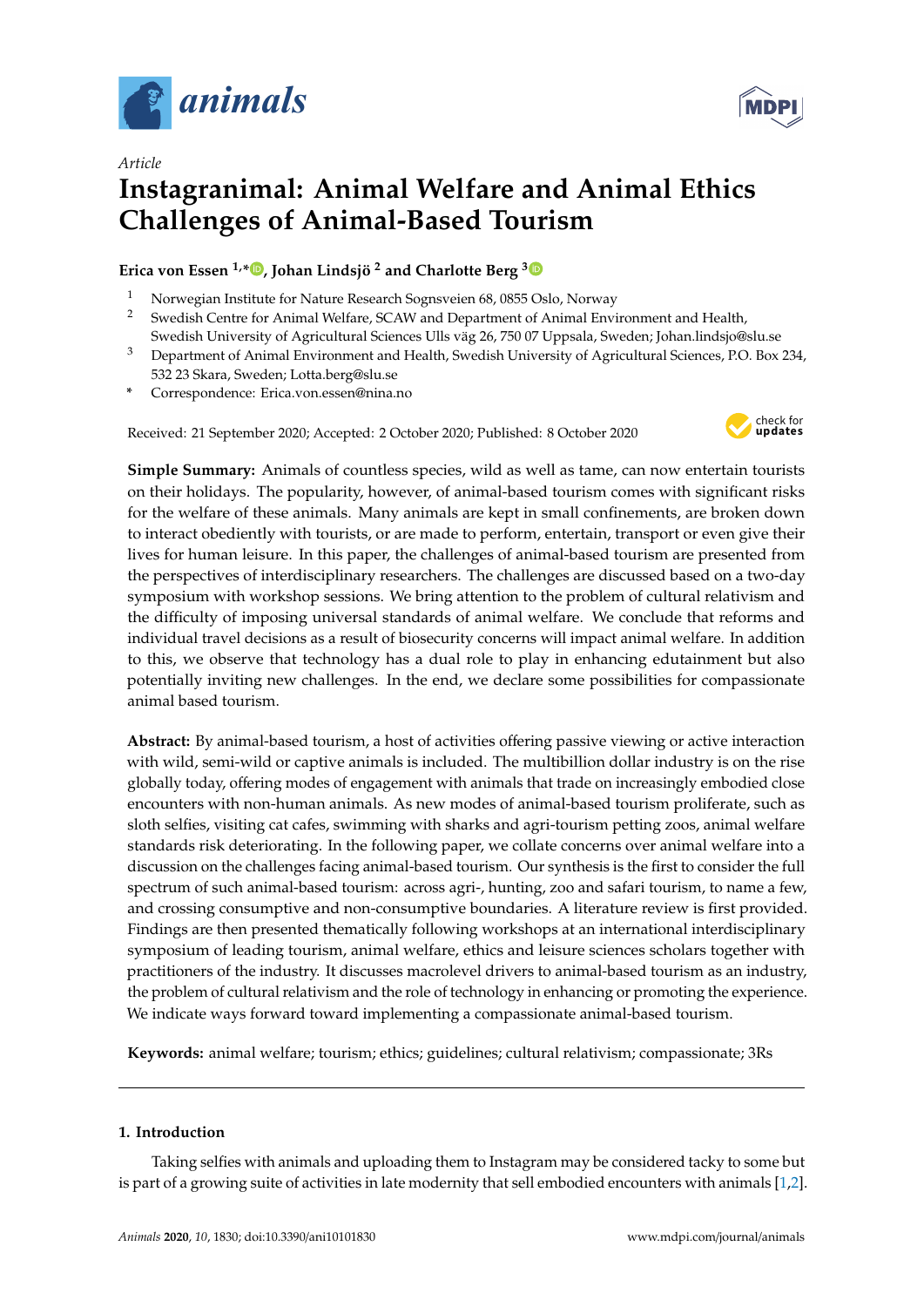Today, animal-based tourism takes place in wild, semi-wild, captive or contrived settings with varying degrees of human–animal interaction [\[3,](#page-12-2)[4\]](#page-12-3). The industry caters to tourists' diverse taxonomical palettes: From wildlife safaris, petting zoos, having coffee and cuddles at cat cafes or volunteering with goats on farms, to "danger tourism" involving close encounters with fearsome predators [\[5,](#page-12-4)[6\]](#page-13-0), there is something for every tourist demographic and their willingness to pay, travel and get their boots dirty.

While diverse, animal tourism activities are usually framed as authentic, tactile, multisensory encounters with natures and selves from which we have been alienated in modernity [\[7](#page-13-1)[,8\]](#page-13-2). This explains some of the demographic characteristics of animal tourists; urban clients in particular are willing to pay a premium to "get away" from the city and rediscover the wild [\[1,](#page-12-0)[9\]](#page-13-3). Critical perspectives have observed that when animals are conscripted into the service of tourism to provide entertainment, edutainment and self-fulfillment to tourist-consumers, they become laborers in a global capitalist economy [\[10\]](#page-13-4). The tourism industry often places animals in positions of risk and vulnerability, as also happens to human service industry workers [\[11\]](#page-13-5). Unlike the latter, however, the recent literature problematising animal predicament is new and lacking [\[12\]](#page-13-6). Fennell [\[13\]](#page-13-7) suggests that the UNWTO (World Tourism Organisation) code of ethics in tourism is "decidedly anthropocentric" (p.991). Moreover, unlike human workers, animals kept in captivity do not enter into anything resembling contracts of pay and fair terms of condition. They also cannot leave these labor commitments unless, of course, they protest by attacking handlers and clients [\[14,](#page-13-8)[15\]](#page-13-9).

Today, few people would disagree that animals are sentient beings [\[16\]](#page-13-10). In recent years, more attention has been paid to the animal welfare implications of the animal-based tourism industry, and the animal welfare risks related to such activities. Owing to the work by NGOs such as World Animal Protection, research shows that tourists' desire for close contact and high visibility of the animals they come to see typically clashes with the animals' need for integrity [\[17\]](#page-13-11), natural behavior, space and satisfying social environment, balanced nutrition and proper husbandry and medical care [\[18\]](#page-13-12). For example, Schmidt-Burbach et al. [\[19\]](#page-13-13) found that elephants (*Elephas maximus*), pig-tailed macaques (*Macaca nemestrina*) and tigers (*Panthera tigris*) were often kept in severely inadequate welfare conditions at facilities open to tourists in Thailand. Often, animals are broken down into compliant subjects in order to interact with visitors and animals may have been removed from the wild [\[20\]](#page-13-14) into such facilities. The welfare of domestic and semi-domestic animals is also a concern [\[21\]](#page-13-15). Even in instances of no ostensible physical harm, animals in contrived settings may fundamentally experience less dignity [\[22\]](#page-13-16) and decreased welfare. Data from regulatory inspections of circus and zoo animals in Sweden, where zoo standards are nevertheless higher than in many other parts of the world, revealed non-compliance of regulatory animal welfare requirements [\[23\]](#page-13-17). Similarly, farmed animal sanctuaries, often lauded initiatives, may purposely breed or ensure the continued supply of orphan baby animals to attract the public [\[24\]](#page-13-18). Even encounters of animals in the wild, such as wildlife-spotting and swimming with dolphins (*Delphinus* sp.), may disturb individual animals and group dynamics [\[25](#page-13-19)[,26\]](#page-13-20).

One potential explanation for persistent poor welfare standards may simply be the limited knowledge among tourists about the normal behavior of wildlife and about how these animals are often treated in captivity [\[27\]](#page-13-21). Nevertheless, there are also many cultural and legislative barriers to implementing animal welfare standards today. One mechanism for continuing to uphold lax standards may be the way in which the tourism industry is set up to facilitate an ethical bleaching of one's conduct [\[28\]](#page-13-22). The attitude–behavior gap in tourism [\[29\]](#page-13-23) suggests that an individual's positive attitude toward animal rights or environmental sustainability in their everyday life is ultimately not a reliable predictor of their holiday choices. Kline [\[30\]](#page-14-0) argues that people leave their ethics at home while traveling because they are removed in time and place from routine and normalised contexts of everyday life. This can result in cognitive dissonance, which is managed through tropes that neutralise morally deviant behavior [\[31\]](#page-14-1).

A popular idiom for neutralising cognitive dissonance is the "When in Rome" excuse, which pervades tourism culture. This means that animal welfare principles and interactions with animals become subject to cultural relativism [\[32\]](#page-14-2). As such, tourism comes to be seen as "a zone of permissiveness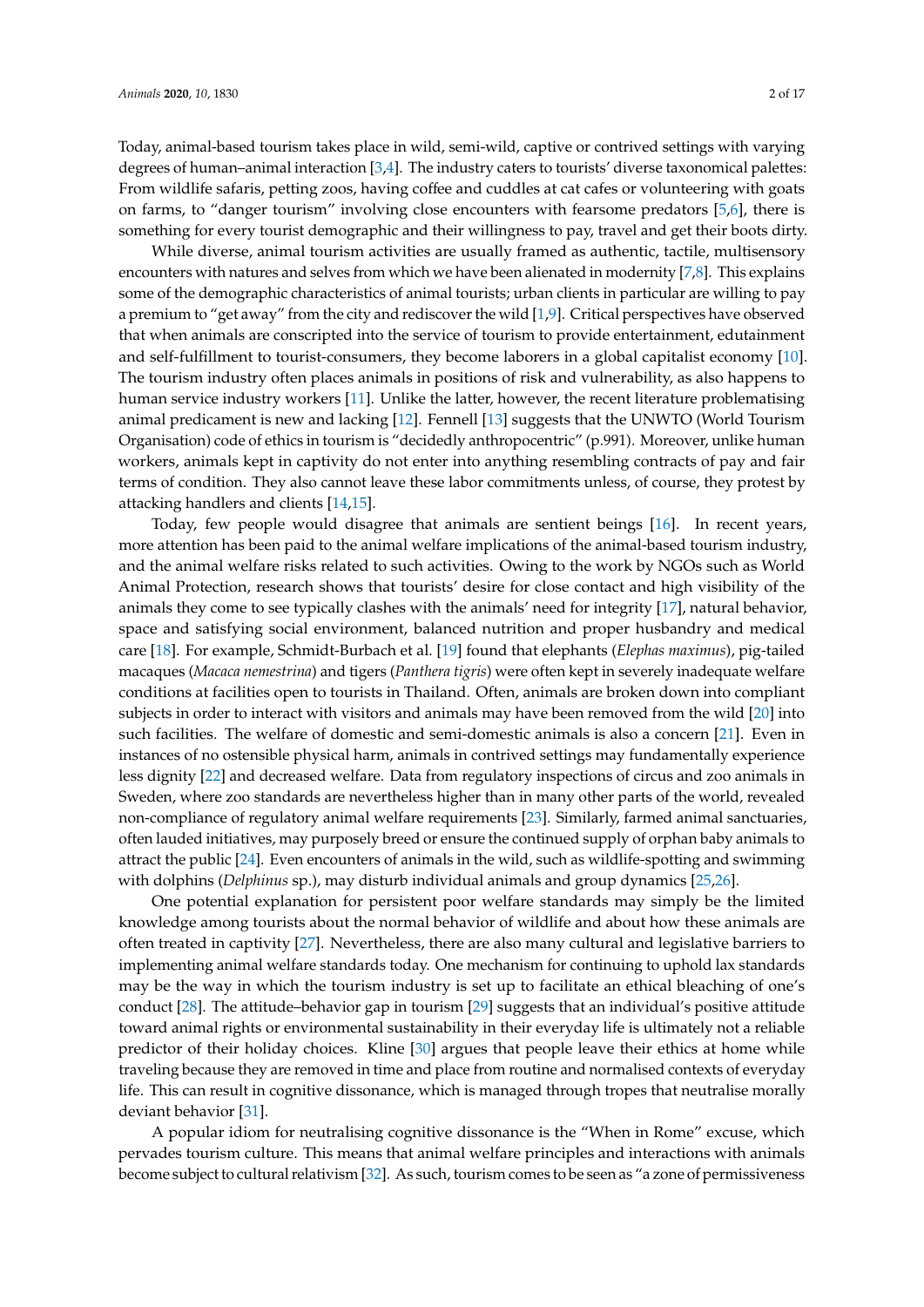and indulgence which should not be judged by the ethical criteria deployed in daily life" [\[33\]](#page-14-3). Nevertheless, it also appears that some tourists are increasingly discerning consumers, whose choices and preferences on holiday signal identity. This means that changes in visitor tastes may be used to improve animal welfare standards in the future [\[34\]](#page-14-4). Certainly, there is appeal for many western tourists of attaching oneself to practices with epithets such as "sustainable", "eco" and "ethical" tourism [\[35\]](#page-14-5). Nevertheless, there is cause also to be wary of eco-labeling and green-washing in the industry, and even words like animal "sanctuaries" [\[31\]](#page-14-1) as these, too, function as neutralising cognitive dissonance.

## *1.1. Looking Forward*

In light of such profound challenges to animal lives and welfare, what is the future of animal-based tourism? Can we expect to see a diversification in the sorts of animals commoditised, the destinations offered and array of interactions with animals available? Parallel to this and as a result of a few notable scandals (such as Cecil the Lion, Blackfish, and exposures of Phajaan, breaking of the will of elephants to get them docile in Thailand), can we also expect increased scrutiny of the industry in terms of its treatment of animal workers? A doctrine of cultural relativism prevents legislation from managing all animal-based recreational practices too uniformly, but consumers themselves may, as indicated, become more selective across practices that receive negative reviews or public naming and shaming.

The landscape for animal-based tourism is shifting unpredictably, however, in light of COVID-19 of 2020, which saw a simultaneous drop in tolerance for practices involving interactions with wild animals and an increase in media stories on how animals in captivity were coping without visitors everyday—sometimes poorly, prompting concerns they were lonely and liked people to visit them. The lack of tourists due to the COVID-19 pandemic has had two other contradictory impacts; on the one hand, animals seem to benefit from abandoned natural areas, e.g., national parks and beaches, where they increase their presence, prompting The Atlantic to call the coronavirus "the biggest conservation action" of this time [\[36\]](#page-14-6). On the other hand, fewer tourists mean fewer resources and less incentive to protect wild animals and biological diversity, which may come with its own risks. In Namibia, The World Travel and Tourism Council estimates a loss of US \$3.2 million in annual tourism revenue following COVID-19, an additional US \$3.5 million loss of staff salaries, and increased poaching by locals who have lost their livelihoods in tourism businesses [\[37\]](#page-14-7).

#### *1.2. Our Symposium*

Setting out to answer some of the most burning questions on the future of animal-based tourism, we arranged a two-day interdisciplinary symposium at the Swedish University of Agricultural Sciences in August 2019, titled: *Instragranimal: Animal Welfare and Ethical Challenges of Animal-Based Tourism*. The following report is a synthesis of its discussions and next steps in research, policy and practice. The symposium featured some fifty participants across disciplines and sectors, involving veterinarians, ethologists, ecologists, animal and environmental ethicists, philosophers, sociologists and tourism scholars on the one hand, and on the other hand practitioners from animal-tourism ventures and animal welfare and animal rights non-governmental organisations (NGOs). The spread of invited presenters was global, calling for researchers at the forefront of tourism studies in leading hubs in Australia and New Zealand, as well as ethologists based at the Swedish University of Agricultural Sciences. The symposium marked the gathering of these people for the first time, and also the first time that animal-based tourism was approached holistically and not divided across, e.g., prior consumptive/non-consumptive, captive/wild axes, geographical regions or segregated across industries such as hunting, agri- or ecotourism. The rationale for this was to identify common challenges across these dimensions.

In what follows, we synthesise the discussions that were held during this symposium into four themes. The discussion was open to the public on the first day. On day two, it was organised in closed workshops for registered participants. These sessions sought to collate the topics and reflections of the two days into action points or themes for future research. The themes were chosen together with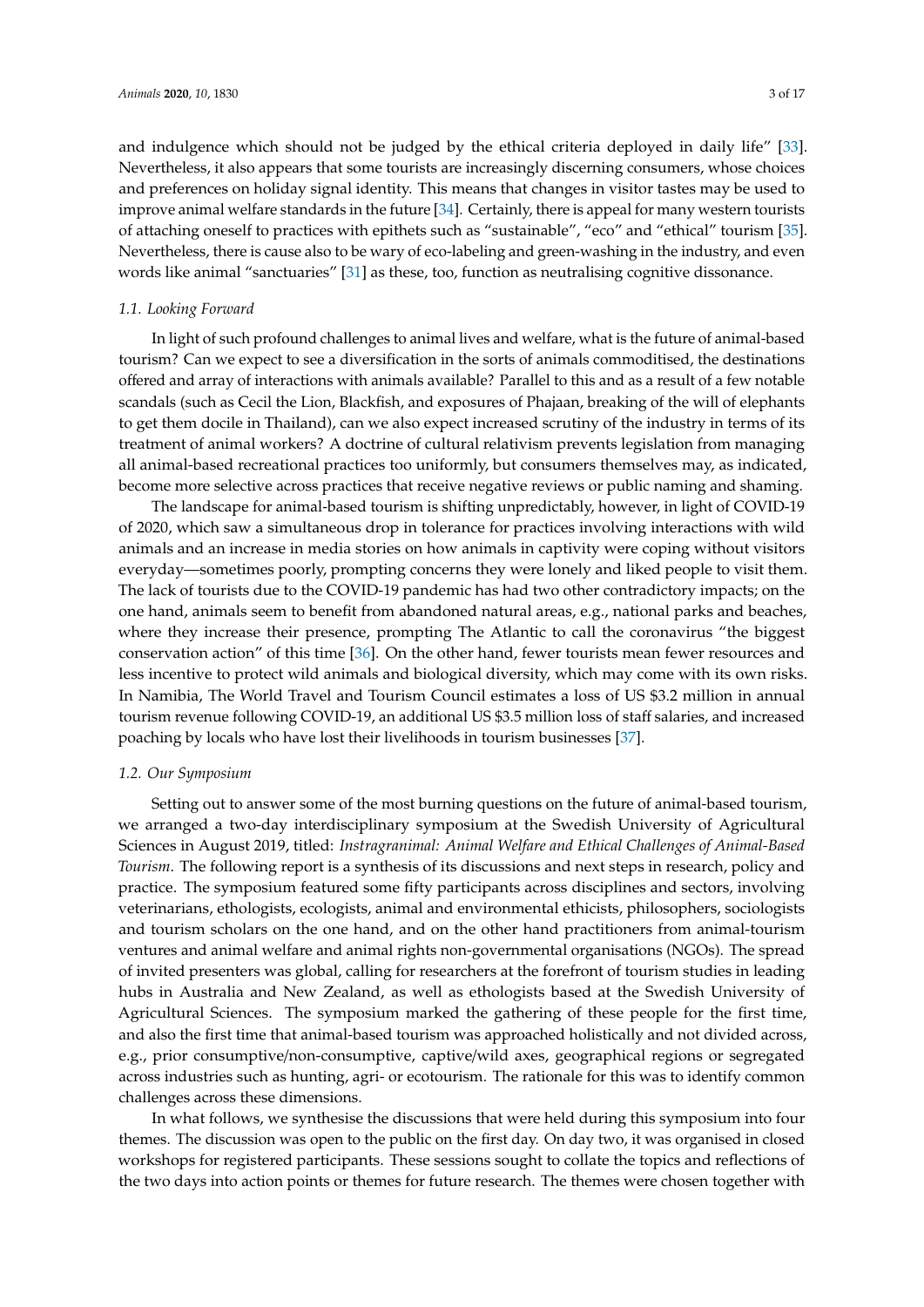participants in plenary. They build on the ideas presented in the above introduction, discussing new arenas for animal tourism, societal drivers behind the phenomenon and compassionate animal tourism. At the end of each of these four themes, we present a short section containing next steps on three levels: directives to legislation and policy, guidelines to tourists and calls for further research. The themes reflect the main aims of the symposium, which were to look toward the future as to:

- 1. Identify challenges in animal welfare and animal ethics in tourism;
- 2. Identify new animal tourism developments conceptually or empirically;
- 3. Explore and suggest needed regulative responses on the part of governments, international bodies or pressure from animal protection and rights NGOs and consumers of tourism, to secure the development or enforcement of welfare standards;
- 4. To develop calls for future research on animal-based tourism, both intradisciplinary and across disciplines.

# *1.3. Selection of Participants*

The selection of invited presenters at the symposium started with Erica von Essen and Johan Lindsjö conducting a literature review and survey of tourism research centers globally that showcased prominent researchers writing about animal-based tourism, animal welfare and ethics. A list of fifteen researchers was generated at first stage and presented as part of the application for the grant supporting the symposium. These researchers were then reached out to and personally invited by email. A desire was to span the three contexts of animal tourism: ecotourism, hunting tourism and agritourism. Media were also present during the two days and followed up on the findings afterwards, in radio, TV and a hunting journal.

#### *1.4. Synthesis of Discussion*

In the following section, we present four themes of animal-based tourism that merit more discussion, research and/or legislation. These are: 1.4.1. The impact of broader societal structures on animal-based tourism, 1.4.2. Cultural Relativism—how to implement animal welfare standards globally? 1.4.3. The role of digital technology in animal-based tourism and 1.4.4. Compassionate animal-based tourism: is it possible to reconcile animal welfare with tourism?

## 1.4.1. The Impact of Broader Societal Structures on Animal-Based Tourism

One working group at the symposium outlined the societal drivers and global processes that promote animal-based tourism on the one hand, and on the other hand the types of drivers and processes that may mediate people's tolerance to animal suffering in these settings. Here, world events, paradigms and value shifts were discussed as to their impact on the industry going forward. A key premise in this theme may be said to be the alleviation of responsibility from the individual tourist or tourism operator, to consider macrolevel drivers responsible for the industry's appearance today.

What will be the long-term impact of the so-called flight shame movement on animal-based tourism abroad? It has been speculated that a decline in long-distance travel, exacerbated also by COVID-19 in 2020, may give rise to new local forms of tourism with animals. On this argument, the proximate and the everyday in the animal context may be exoticised and commoditised in, for example, staycations and day trips. This may partly account for the popularity of local agri-tourism, where nearby farms are visited [\[38\]](#page-14-8). These sites offer reconnecting also with local economies and pastoral culture—something that no doubt would have seemed absurd only a few decades ago. In Sweden, "cow releases" are the new agri-tourism happenings that bring families and urban residents to see local farms put their cows out to pasture for the summer grazing period, freeing them from the confinement of the winter barn The pastiche of rural life is at once two forms of "liberation": a physical one for the cows to be enjoyed as spectacle, in terms of relieving the cows from indoor confinement and giving them the opportunity to realise themselves as bovines in the grassy field; and a spiritual one for urban visitors, who may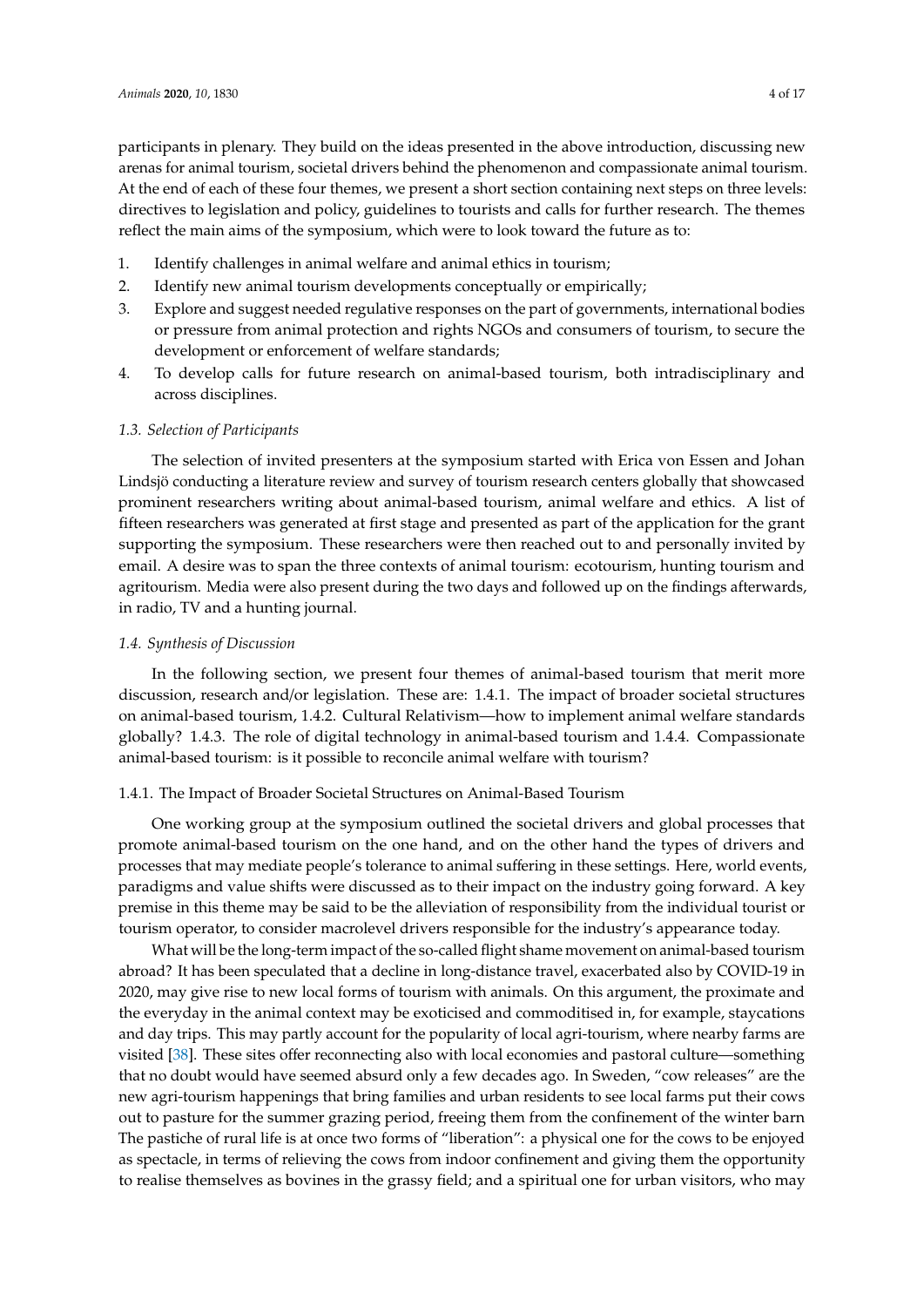experience the temporary alleviation of alienation from the modes of production of their dairy that they consume daily.

However, the turn to local tourism need not necessarily be in the service of a rural renaissance. Some suggest that given the urban is becoming a significant haven for wildlife, intuitively following greater urbanisation [\[39\]](#page-14-9) and its concentration of human–animal interaction [\[40\]](#page-14-10). Today, several animal tourism activities take place within the city: cat cafes and zoos, tours of the city, animal walks, but also less organised experiences such as spotting urban wildlife: pigeons in Venice, Rhesus Monkeys in Indian cities and wild boars in Berlin. While there has traditionally been a strong focus on experiencing pristine nature, in particular in so-called marketed wilderness tourism and last-chance tourism, which includes endangered species, the future may have to adapt to a "messier" nature that is characterised by multispecies interfaces, including a strong human presence [\[41\]](#page-14-11). Insofar as the city may be a location for such tourism, of course, there are biosecurity concerns regarding the conditioning of wildlife to feeding, trespassing human-inhabited areas, affecting sanitation and increasing zoonotic disease risk [\[42\]](#page-14-12).

A future-oriented research agenda on animal-based tourism needs to consider the flows of people, the push and pull factors present in various parts of the world at any given time and may even need to attend to the long-term changes in tourism circulation, such as climate change opening up routes in the Arctic following the melting of ice caps. The increase of invasive species, posing a threat to pristine tourism based on native flagship species, may need to be problematised and reconsidered as a potential tourism revenue.

We recognize that tourist routes may be shifted with climate change and geopolitical processes, but tourist preferences may shift independently of the physical, in longer term value shifts. As we enter a post-industrial society, there may be less emphasis on the accumulation of wealth (as has characterised agricultural societies) and more on experiences and how they contribute to a person's identity. Given this, one might ask whether travel may increase, but travel-associated accumulation (such as physical souvenirs) may decrease. As tourism becomes a ritual context for showing identity-based goods, moreover, animal tourism experiences may be valuable to establishing a person's status [\[43](#page-14-13)[,44\]](#page-14-14). Within this, last-chance tourism, danger tourism and slum tourism in relation to interacting with animals may feasibly be on the rise among some tourists [\[3](#page-12-2)[,45](#page-14-15)[,46\]](#page-14-16).

Although our symposium took place before the outbreak of COVID-19, this is a world event which will likely have profound impacts on human mobility more broadly, and where and how tourists choose to engage with animals on holiday. Biosecuritisation of borders will mean a changed travel landscape. The pandemic helped to shed a light on animal malpractices in parts of the world and generally opened the public's eyes about the risks of human–wildlife interfaces and the dangers of keeping several animal species in confined or shared spaces for human consumption or leisure. On a fundamental level, the spatial concentration of animals into confined areas for tourism consumption involves heightened biosecurity risks [\[47\]](#page-14-17). Since many enterprises in animal tourism, including zoos, keep animals in these ways, change may be afoot. This may extend also to the practices of tourists, who may be compelled to adopt more clinical, hygienic ways of interacting with animals and animal-derived products, involving the washing of hands, wearing of gloves or masks, quarantining in time and space following certain encounters and handling animals or products of animals with greater care or sanitation (such as the meat from hunting trips). Research should begin to apprehend how the idea of increased biosecurity risk is impacting animal tourism, not merely from a legislative point of view, but how such risks add to, detract from or otherwise impart changes in clients' experience of the tourism activities.

Recognising that part of the drivers for animal-based tourism is in self-fulfillment and escape of "inauthentic" lives [\[48\]](#page-14-18), a discussion also needs to be held on the various extreme forms that help to realise such self-fulfillment. Within this, gender and masculinities play a role in enacting animal tourisms. Indeed, animal tourism may be an arena in which ideas of gender can be played out and negotiated, given that touristic settings are a liminal space partly freed from everyday constraints [\[49\]](#page-14-19). Moreover, that animal interactions can inform one's gender identity seems apparent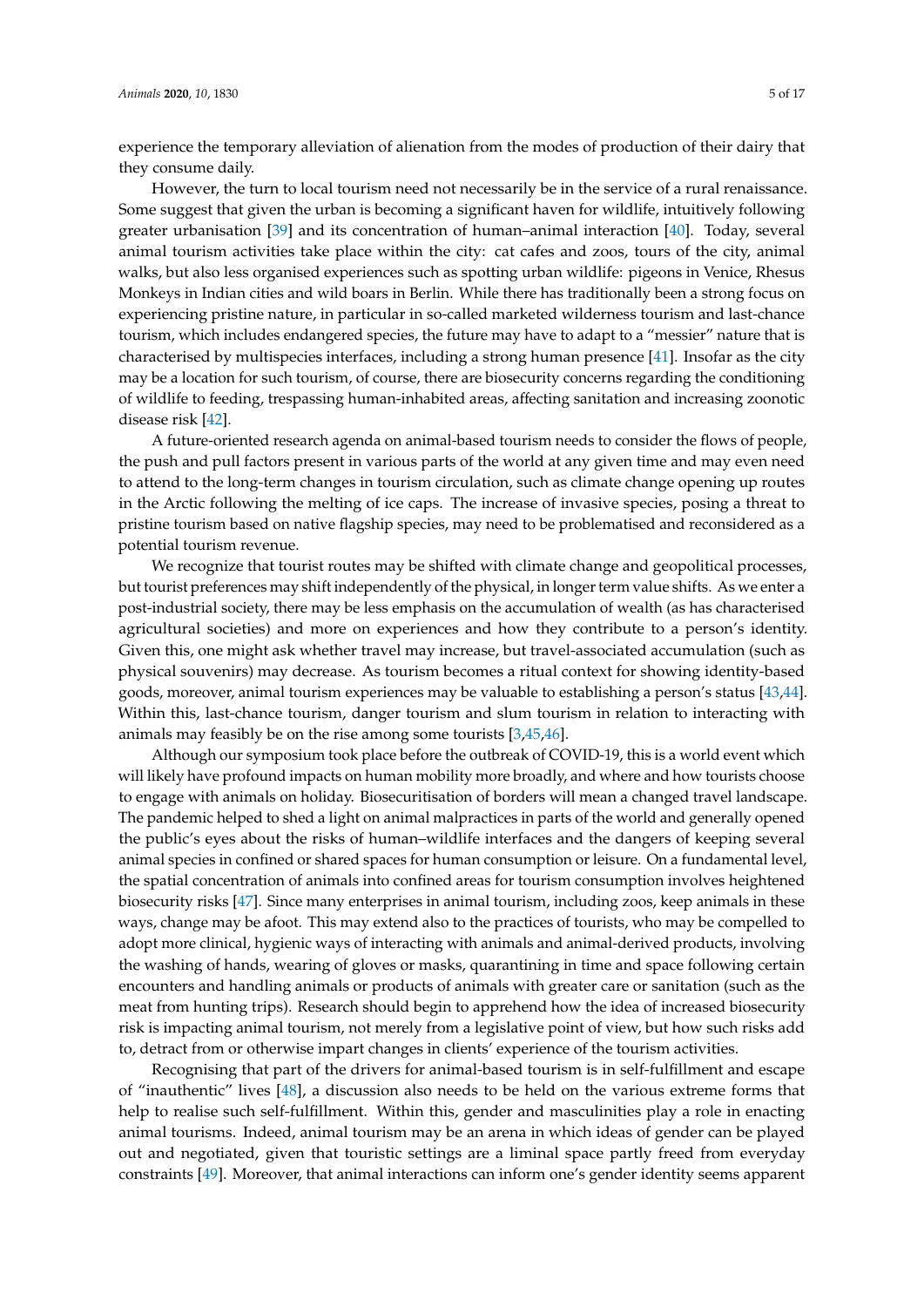with an entertainment industry that readily commodifies macho, primeval and atavistic encounters with wild animals, where nature is marketed as a kind of antidote to the feminising influence of modern city life [\[50\]](#page-14-20).

The popularity of survival shows featuring wilderness rangers, Bear Grylls and survival and self-sufficiency guides appears to testify to a masculine domain of taming the wild. Hunting packages such as the manly-titled *Scottish*, and *Alaska: Rampage*, invite a particular clientele (see, for example, the macho "shoot-outs". Often, the animals involved in these trips are dangerous—predators or game that fight back [\[51\]](#page-14-21). Oppositely, contexts involving care and nursing relations with animals on holiday, including bottle-feeding baby animals or volunteering at shelters, may be both a female domain and a context in which alternative notions of masculinity can be played out. Bertella [\[43\]](#page-14-13) suggests that direct experience of wild animals may contribute to emotional and cognitive capacities that support caring attitudes, but there is a possibility these engagements may also be pastiches—exaggerated or contrived.

Below we present a simplified Table [1](#page-5-0) that addresses next steps for this theme.

<span id="page-5-0"></span>**Table 1.** Summary of workshop conclusions on legislation and policy, guidelines to tourists and calls for further research on the impact of broader societal structures on animal-based tourism.

| <b>Legislation and Policy:</b>     | Develop, review and ensure implementation of animal welfare<br>legislation and "best practice"—guidelines in animal-based tourism,<br>nationally and internationally.                                                                                                                                                                                                                                                    |
|------------------------------------|--------------------------------------------------------------------------------------------------------------------------------------------------------------------------------------------------------------------------------------------------------------------------------------------------------------------------------------------------------------------------------------------------------------------------|
| <b>Guidelines to Tourists:</b>     | Go local and explore animal-friendly and ethically justifiable animal<br>tourism venues at home before flying across the world.<br>Be a responsible tourist—inform yourself, contact travel retailers and<br>tour operators, demand animal-friendly and ethically justifiable<br>approaches to animals in tourism.                                                                                                       |
| <b>Calls for Further Research:</b> | Society's view of animals' roles in animal-based tourism—How do the<br>perceptions, values and attitudes of tourists correspond to those of<br>tourism operators and animal welfare organizations?<br>Possibilities to stimulate local, animal-welfare-friendly and ethically<br>justifiable animal-based tourism.<br>How gender is performed, contested and negotiated in animal<br>encounters in animal-based tourism. |

1.4.2. Cultural Relativism—How to Implement Animal Welfare Standards Globally

Local customs and universal animal welfare standards sometimes clash. In many cases, the animal tourism industry is a significant source of income livelihood for local communities. This means that when external pressures are put on destination communities to restrict or prohibit traditional animal uses, we are presented with ethical dilemmas between human and cultural sustainability and animal welfare.

Oh and Jackson [\[52\]](#page-14-22) write that these instances present a dilemma between two both dominant cultural scripts in late modernity: on the one hand, one pertaining to multiculturalism, individual choice and cultural rights, and on the other hand, one pertaining to animal rights. Both, in effect, carry weight today and represent directions for policy and legislation. The latter script pertaining to animal welfare is frequently accused of cultural imperialism or ethnocentrism [\[53\]](#page-14-23), as cultural rights and freedom of choice to animal leisure and cuisines may be a point of pride for many nationals. One can also see the dilemma as between two other cultural scripts: one of cultural globalisation and commercial homogenisation [\[52\]](#page-14-22) and one of cultural protectionism, respectively.

In a world where we try to simultaneously adhere to these opposing scripts, increased market and legislative pressure is placed upon parts of the world such as China where animal tourism practices are generally more permissive [\[54\]](#page-14-24). However, accommodating changes toward greater welfare is sometimes seen by critics as caving to international pressures [\[52,](#page-14-22)[55\]](#page-15-0). Oppositely, scholars observe how the presumption "in favour of right to culture" [\[53\]](#page-14-23) that endorses the multiculturalism script now presents " . . . a real danger of exoticising and marginalising immigrant minorities, placing them outside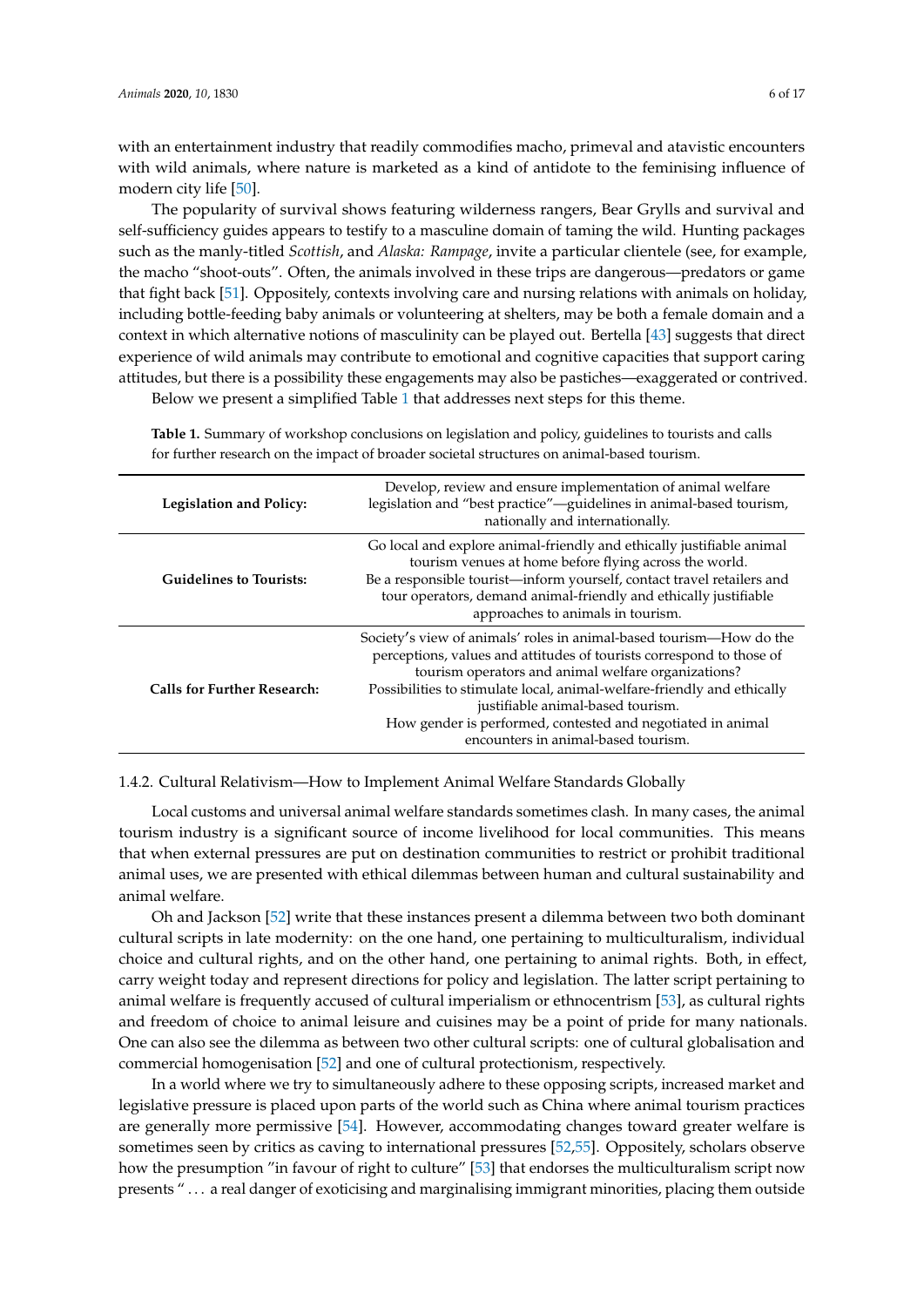of the circle of moral dialogue, criticism and community" (p. 244). A related human rights concern that may challenge animal welfare is the increased catering to persons with disabilities. For the most part, this poses no additional problems for animals, but when animal treks are made to transport obese persons across long distances, animal welfare problems may arise. Such abuse has been documented in the case of donkey rides in seaside tourism in several parts of Europe, notably Greece and Portugal [\[56\]](#page-15-1).

The dilemma raises questions about the expediency of hard versus soft regulatory mechanisms to implement animal welfare regulations globally, relating to both governmental legislation and voluntary standards [\[57\]](#page-15-2). A neoliberalisation of government policy may exacerbate the establishment of regulation. In these cases, should we trust to market and, e.g., corporate social responsibility to push through improved standards of animal welfare in tourism? Where market demand is too slow in bringing about change, additional questions are raised as to who exactly will regulate, who will inspect and whom this will affect (travelers, countries, operators, etc.). Destination marketing organisations (DMOs) and NGOs may be able to operationalise locally universal codes of conduct. This "aspirational" universal code must be somewhat flexible to allow for local context. Lovelock and Lovelock [\[32\]](#page-14-2) write that this is in line with the multifunctionality of codes of conduct, which are to educate, aspire and regulate. Moreover, this aspirational code needs to be dynamic also across time, allowing for constant evolution as conditions and priorities change. Hultsman [\[58\]](#page-15-3) points to a needed separation between a paradigmatic (aspirational) code of ethics and an operational code of ethics. Further, without either of these codes worked out in connection with local communities with, e.g., NGOs and DMOs, such regulation is likely to do more harm than good and be seen as imperialist.

The above presuppose a dilemma between animal welfare and human sustainability, but ways forward may include a stronger emphasis on the interrelation of human and animal welfare, as in the "One Health", "One Welfare" concept [\[59\]](#page-15-4). Otherwise stated, we need to appreciate that animal welfare and human rights are not diametrically opposed. Addressing animal welfare within the Sustainable Development Goals [\[60\]](#page-15-5) specifically may be a potential way forward in acknowledging the intersectionality of human and non-human oppressive conditions in tourism. Indeed, pitting these against one another is likely to undermine not only the welfare of both, but human–animal relations, as protected animals often become the subject of resentment among locals. Following the killing of Cecil the Lion and the uproar of the western world, some Zimbabweans expressed concern that people in the west cared more about lions than the predicament of poor Zimbabweans.

It is also important to note that western culture does not have a monopoly on animal welfare and rights, or compassionate animal practices. Hence, attempts to implement a typically western model for other countries may be counterproductive insofar as cultures may come with their own existing and historically grounded repertoires of animal ethics, notions of stewardship and benevolence [\[32\]](#page-14-2). Following this, codes of conduct pertaining to animals would do well not only to list prohibitions, but to emphasise cultural virtues in dealing with animals. It may then be more effective to build on these than to implement top–down directives. It must also be recognised that there are substantial differences in moral values and animal practices also within societies [\[32\]](#page-14-2). As COVID-19 intimated, many Chinese may already be opposed to wildlife markets [\[61\]](#page-15-6).

Below in Table [2,](#page-7-0) we present an overview of next steps for research and practice in regard to the cultural relativism challenge meeting animal-based tourism.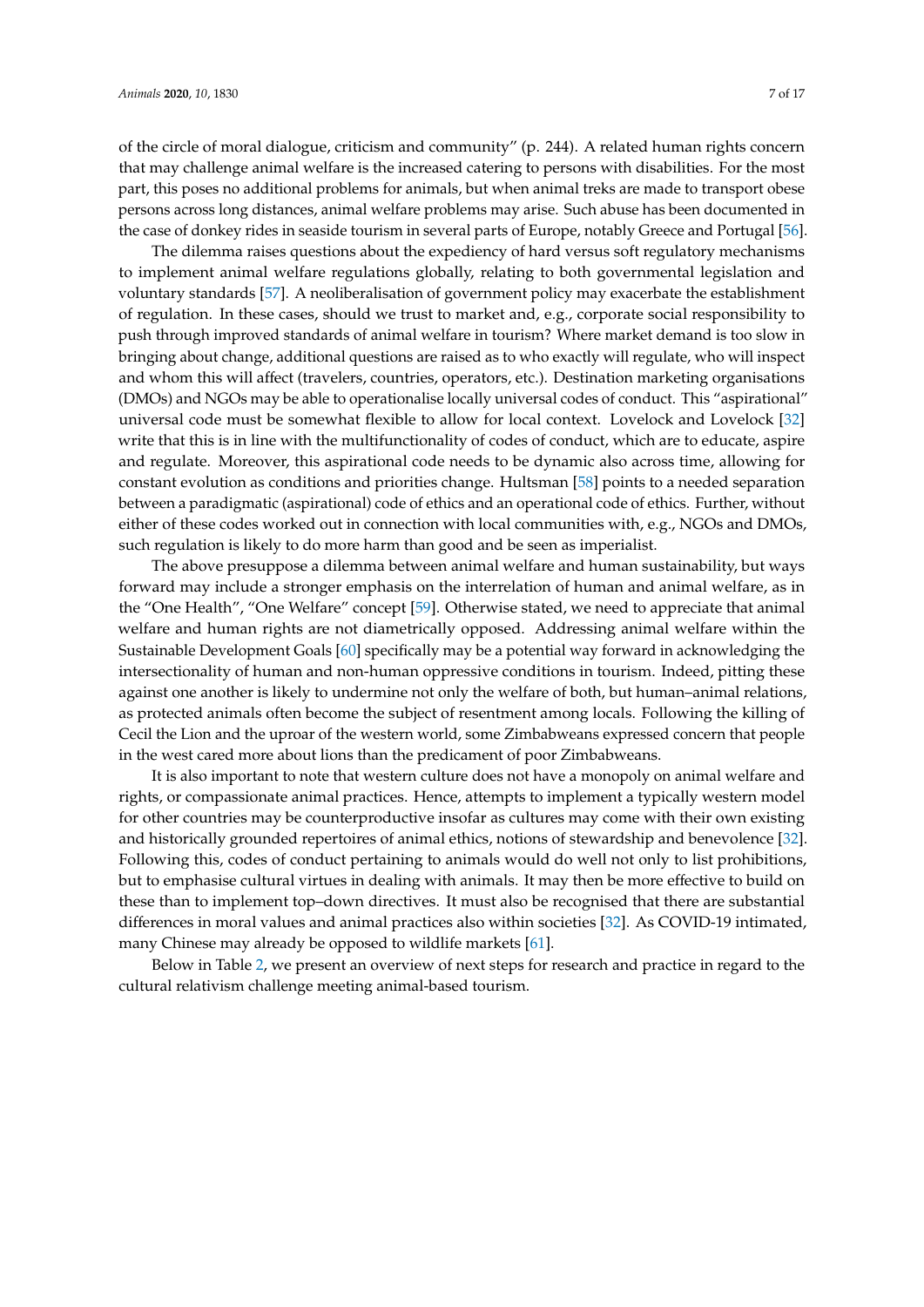| Legislation and Policy:            | Develop, review and ensure implementation of animal welfare legislation and<br>"best practice" guidelines in animal-based tourism among travel retailers,<br>tour operators and animal users, emphasising the benefits from a<br>sustainability and human perspective as well.<br>Develop, review and implement legislation and guidelines about information,<br>certification and labeling, implementation of codes of conduct, also including<br>benefits from a sustainability and human standpoint. |
|------------------------------------|---------------------------------------------------------------------------------------------------------------------------------------------------------------------------------------------------------------------------------------------------------------------------------------------------------------------------------------------------------------------------------------------------------------------------------------------------------------------------------------------------------|
| <b>Guidelines to Tourists:</b>     | Be a responsible tourist—inform yourself, contact travel retailers and tour<br>operators, demand animal-friendly and ethically justifiable approaches<br>(compassion-do no harm) to animals, humans and the environment in<br>tourism (One Welfare).<br>Push for certification, labeling and information before and during traveling,<br>a code of conduct, based on One Welfare.                                                                                                                       |
| <b>Calls for Further Research:</b> | Attitudes and compliance of certification, labeling and information about<br>animal-based tourism-potential cultural differences.<br>The roles and responsibilities of humans in animal-based tourism.<br>Impact on UN Sustainability goals from animal-based tourism-and its<br>interconnection.<br>Animal-based tourism from a One Welfare perspective.                                                                                                                                               |

<span id="page-7-0"></span>**Table 2.** Summary of workshop conclusions on legislation and policy, guidelines to tourists and calls for further research on cultural relativism.

#### 1.4.3. The Role of Digital Technology in Animal-Based Tourism

Technology can powerfully mediate distance and interactions with animals, changing the way we see and think about animals [\[62\]](#page-15-7). It can bring us into heretofore unmatched proximity; new techniques such as drone-based thermal images and camera trapping invite us squarely into the everyday lives of wild animals in dens and burrows [\[63\]](#page-15-8). No doubt, the success of BBC's Planet Earth series owes much to the advances in technology that enable us to learn more and get closer and into areas or animal behavior previously hidden from view.

For this reason, it should be asked to what extent a fully or semi-virtual animal-based tourism may be on the rise today. We may also ask the extent to which this may replace or complement "real" encounters, thus taking some pressure and stress off the animals in their habitats, enclosed or wild. In times where crowding and overtourism is a real concern [\[64\]](#page-15-9), not just for the "victims" of tourism (animals, locals, cultural heritage and property) but also as something that denigrates the tourism experience also for the clients, more remote viewing appears promising. Indeed, the use of binoculars to improve views, trail and surveillance cameras, sometimes even mounted in the nests and dens of animals, allow intimacy without getting civilians physically close to animals. The use of drones capturing footage, which can now come extremely close to many wild animals without or at least cause less disruption to their behavior, may hence allow for remote viewing close-ups. To this end, this provides only visual satisfaction for tourists, and the thrust of the embodied turn in animal-based tourism is that of advocating for a multisensory engagement that transcends mere passive viewing, involving tactile and auditory senses [\[6](#page-13-0)[,65](#page-15-10)[,66\]](#page-15-11).

One striking development that has effected human–wildlife relations is the democratisation of the access and scope of technology used to document animal encounters. No longer the purview of professional photographers, amateurs can capture footage of wild animals with their smartphones, camera traps and take part in apps that tell them where animals are. Such technology has formed the basis for several citizen science monitoring programs [\[67\]](#page-15-12). Mobile phone technology can thus bring power down to the individual level, permitting decidedly personal encounters memorialised in custom photos. Taken to its extreme, the technology could also be brought down to the animal level where animal-mounted go-pro cameras show animal points of view and agency. The ability of ordinary people to autonomously zoom in on cameras affords a potentially personalised, intimate view of animal lives that is not captured in edited documentaries that often focus on grand spectacle. Moreover,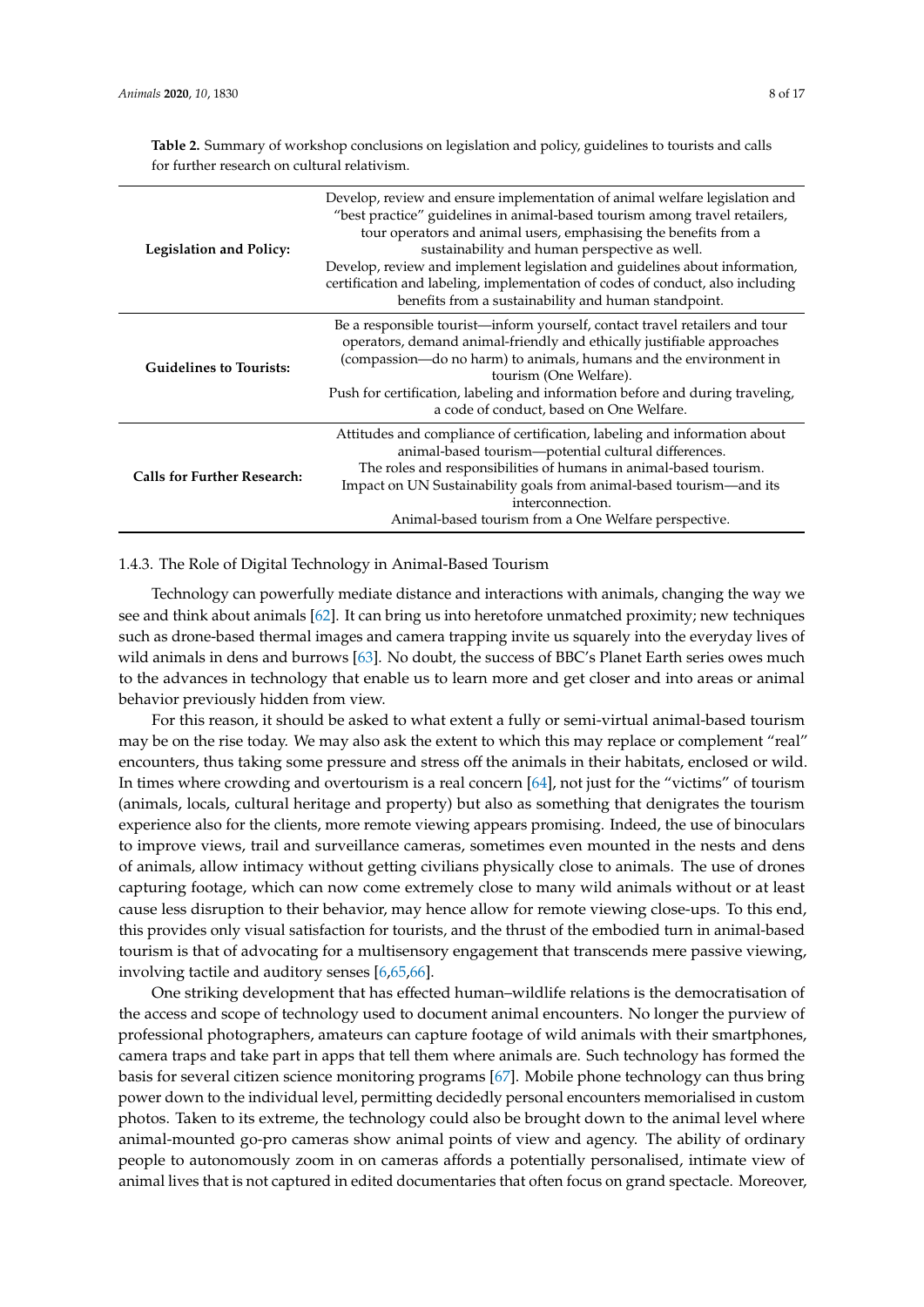future research needs to consider the use of technology from the animal side, in terms of using apps and programs to communicate their needs to us, or games on, e.g., iPads for stimulation in enclosures. Recently, for example, virtual reality goggles fitted for cows were devised to stimulate green pastures for the cows when in reality, their habitats were confined indoors. Could this technology be used to contribute to animal welfare goals in animal-based tourism or would it perhaps make it worse?

Technology also provides a divisive subject in mediating the human–animal experience in animal-based tourism. Discussing "cheater technology" [\[68\]](#page-15-13), critics have argued that too sophisticated equipment detracts from the animal encounter. Hence, an app that lures birds to a site may be frowned upon by dedicated birders; heli-hunting is seen as "not real hunting" by hunting tourists, and the addition of technological "comforts" in nature-based trips, such as iPads and microwave ovens, may be criticised by tourists who value authenticity. Use of and acceptance of technology will vary across animal-based activities, across demographics and between different types of technology. As contended, technology used in the service of promoting the virtues and authenticity of the animal experience may be permitted, while ones that do away with these virtues may be criticised and prohibited or phased out. This coheres with scholars' assertion that technology is neither good nor bad, instead showing an ambivalent face, being "empowering and hindering at the same time" [\[69\]](#page-15-14). Just as technology may alter or distort a tourism experience from some ideal type, technology may also serve to reproduce certain representations of animals as caricatures and facilitate the continued consumption of these animals in particular ways.

Burt [\[70\]](#page-15-15) writes that technology and visuals do not merely reflect but *constitute* animal ethics. The way we film particular species, and what we leave out for viewers, serve to shape our notions of animals. Hansen et al. [\[71\]](#page-15-16) suggest that the public's vocabulary for communicating about the environment is predominantly visual. Technology has thus meant greater scope for manipulating animals into televisual commodities " . . . packaged for the purposes of eliciting donations, membership monies, and repeat visits" which is reflected in our treatment and legislation of them.

Social media are an intuitive context and platform for both tourism advertising and generating expectations on animal encounters and for clients potentially disseminating critical reviews and exercising moral reflection [\[49\]](#page-14-19). In a time of perpetual documentation of our experiences on holiday and our life achievements generally [\[48\]](#page-14-18), animal tourism experiences are lived out again on social media and reviewed on travel and booking platforms—making animal tourism also a digitally reproduced endeavor. Here, the influence of "intermediaries" between tourists and the industries, including Expedia and TripAdvisor, play a critical role. Influencers on Instagram showing close contrived encounters with wild animals, including #slothselfies and cuddling with tiger cubs at Thai "sanctuaries", are now recognised as an increasingly harmful driver to animal tourism, insofar as it mischaracterises animal interactions. Concepts such as "social envy", stemming from viewing others' holiday experiences online, and e-lineation, describing a myopic or outright harmful representation of the real thing, are now explored in relation to animal tourism [\[48\]](#page-14-18). Instagram has now taken action to delete images associated with certain hashtags associated with poor animal welfare, or advancing alerts for them [\[72\]](#page-15-17).

Lastly, technology provides opportunities for edutainment in animal tourism: clients learning about the animals, their biology and ecology, not only through footage captured by sophisticated camera technologies, but interactively on digital platforms. They can also feature a kind of learning with animals, as through the anthropomorphising of particular animal into pedagogical figures for edutainment. Many zoos today feature interactive quizzes and ways to educate and entertain visitors. Indeed, Verma, van der Wal and Fischer [\[67\]](#page-15-12) discuss whether technology may be part of an important bridging communication tool between policy-makers, the media, conservation practitioners and the general public. Cloke and Perkins [\[73\]](#page-15-18) suggest cetacean encounters in dolphin tourism, both to entertain and to educate, heavily rely on an assemblage of technology: sonar, telecommunications, radar, spotter planes and more, which may be obtrusive to the dolphins.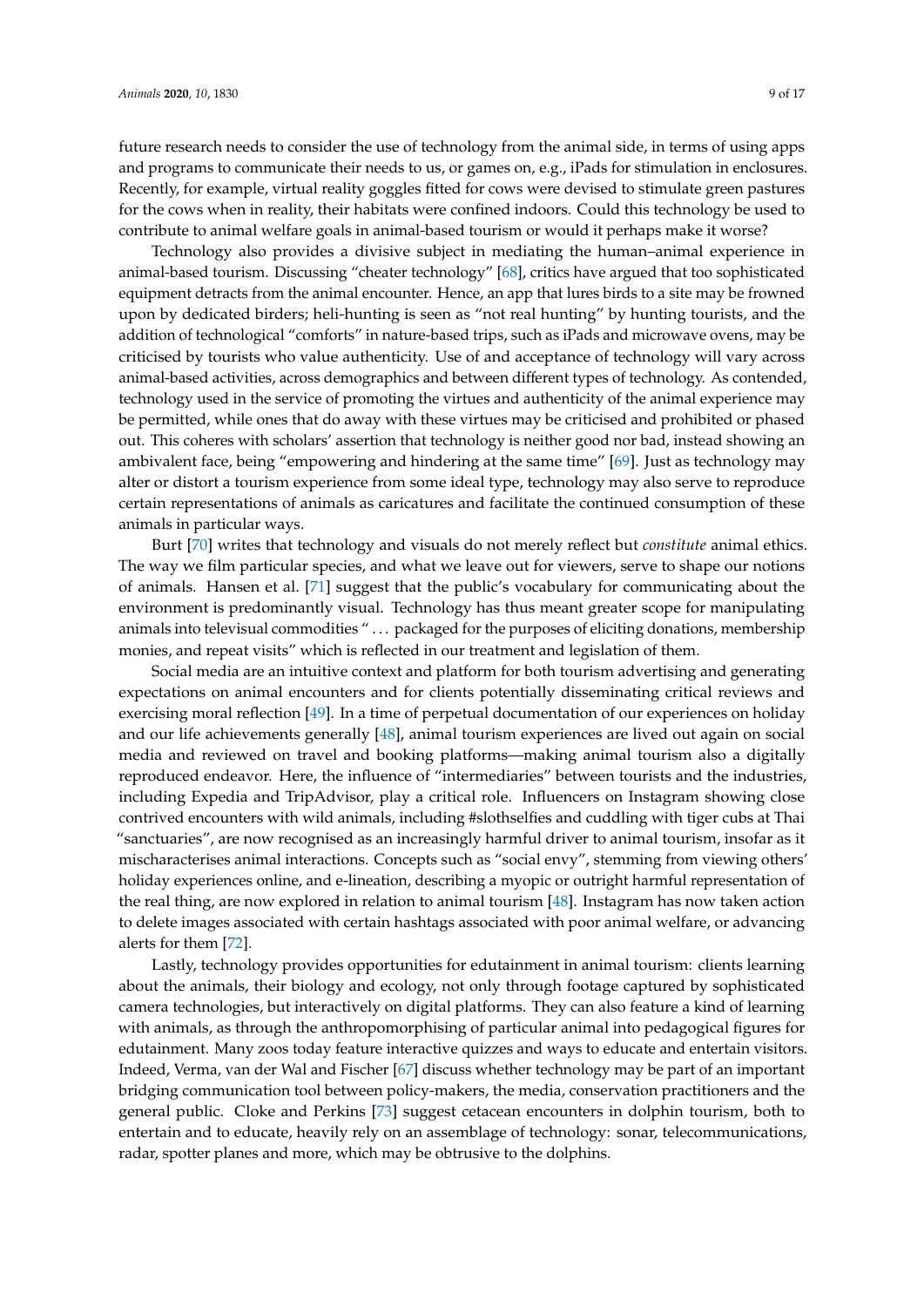Here, a recurring challenge may be achieving a balance between presenting animal lives through "simulated spectacle" and the "objectivity of science" [\[74\]](#page-15-19), balancing the public's investment from emotion and cognition, respectively. Digital learning is not necessarily without its risks. Within the context of many action-based tourism activities such as hunting and fishing, one now no longer learns skills from family mentors to the same extent as in the past, relying instead increasingly or at least in large part on influencers and guides on social media platforms such as YouTube, for good and bad. As contended earlier, moreover, technology also allows for enhanced manipulation through editing and effects. Grazian [\[75\]](#page-15-20) notes that animal tourism educators still have significant power in selecting the parts to be displayed and often mute key aspects of animal lives to suit the particular audience, something which they can easily do with technology. Insofar as the representation of animals and the gaze with which they are represented can powerfully constitute ethics and human–animal

relationships, care needs to be taken to not misrepresent reality. Below in Table [3,](#page-9-0) an overview is provided in a table format on suggested next steps and topics for a research agenda on the role of technology in animal-based tourism. We also outline ways forward for policy and practice.

| Legislation and Policy:            | Outreach and education about animal welfare and ethical challenges,<br>resulting in guidelines for web-based platforms and influencers.<br>Certification and labeling on internet-based platforms (websites, social<br>media) informing about and promoting animal-based tourism activities.<br>Implement codes of conduct.<br>Promote development and implementation of virtual animal-based<br>tourism (see 3Rs in Section 1.4.4).<br>Develop and implement legislation/guidelines about using animals first<br>when technology cannot replace use of real animals. |
|------------------------------------|-----------------------------------------------------------------------------------------------------------------------------------------------------------------------------------------------------------------------------------------------------------------------------------------------------------------------------------------------------------------------------------------------------------------------------------------------------------------------------------------------------------------------------------------------------------------------|
| <b>Guidelines to Tourists:</b>     | Require that web-based platforms and influencers consider the animals'<br>situation and ethics surrounding animal use, demand that they take a<br>standpoint (a condition for your attention, you following them, etc.).<br>Require tour operators to consider and implement technical<br>development replacing, reducing and refining animal use.                                                                                                                                                                                                                    |
| <b>Calls for Further Research:</b> | The impact of web-based platforms, including influencers,<br>on animal-based tourism and how they can promote animal-friendly<br>and ethically justifiable tourism.                                                                                                                                                                                                                                                                                                                                                                                                   |

<span id="page-9-0"></span>**Table 3.** Summary of workshop conclusions on legislation and policy, guidelines to tourists and calls for further research on the role of digital technology in animal-based tourism.

<span id="page-9-1"></span>1.4.4. Compassionate Animal-Based Tourism: Is It Possible to Reconcile Animal Welfare with Tourism?

A moral dilemma that meets many forms of animal-based tourism is that the lives of individual animals are essentially "sacrificed" to benefit the species. This recurs across several tourism sectors: In hunting tourism perhaps most palpably, trophy hunting has been promoted on the basis of securing biodiversity conservation [\[76\]](#page-15-21). It is now a prevalent slogan across hunting tourism campaigns to "be the savior" of a species by killing its individual specimens: the "kill it to save it" narrative [\[5\]](#page-12-4), in which the revenues from hunting tourism are said to ensure the survival of endangered species. According to many hunters, therefore, the benefits outweigh the potential harms in canned hunting [\[77\]](#page-15-22). Although here animals individually pay the ultimate price for the survival of their wild cousins, other forms of animal tourism showcase a similar logic in which the welfare of the individual animal may suffer so that this particular individual can serve as a flagship animal for its species [\[78\]](#page-15-23). Thus, zoo tourism is now promoted as a necessary evil in which the lives of charismatic megafauna in particular are devoted to ambassadorships for the greater good of their species [\[79\]](#page-15-24).

The thrust of this dilemma is a trade-off between individual welfare of sentient beings and species level welfare, often conceptualised as a conflict between the sentientistic and ecocentric. The difference in moral patients across these two points of departure underpins a range of conservation conflicts today. Animal welfarists accuse ecological managers of allowing the sacrifice or suffering of individual animals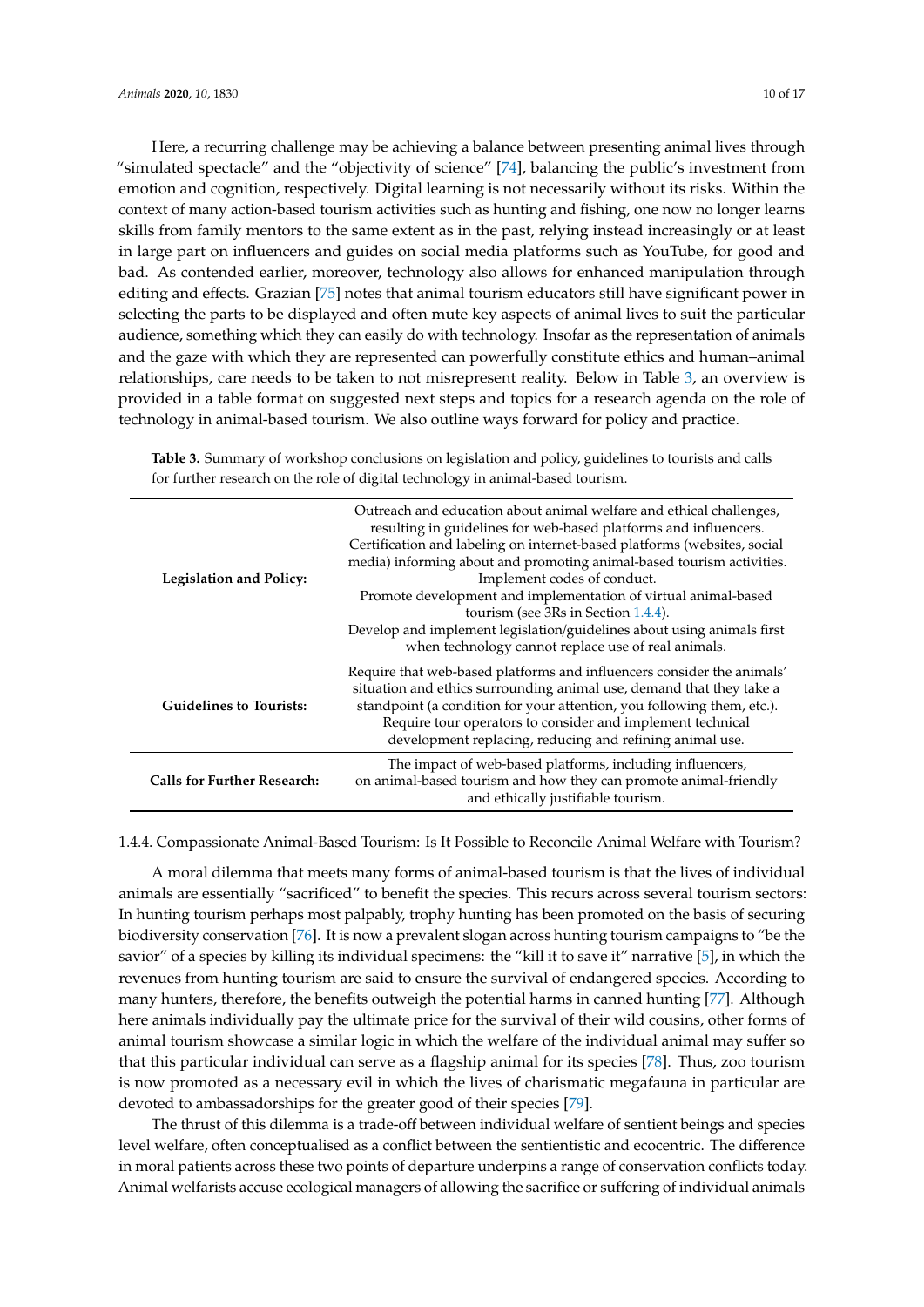to save the whole. This is especially so when there is epistemic uncertainty about the consequences of our interventions on the ecosystem. Managers, on the other hand, express frustration with what they see as the short-sightedness of the welfare perspective [\[80\]](#page-16-0). The ecocentric, holistic perspective runs into objections on the difficulty of speaking on behalf of the good of a whole species or ecosystem, in which seemingly grandiose claims can be made that sanction the killing of individual members [\[81\]](#page-16-1). Nonetheless, the sentiensistic perspective comes with obvious limitations in prescribing no particular moral obligation to endangered species or the preservation of wild habitats for the sake of species conservation alone (only insofar as its members are happy): A cow has the same right to life, and living a good life, as a white rhino. Moreover, if one white rhino were to be used for spreading knowledge and awareness about the plight of his species, by being placed in a life of captivity, this cannot be condoned on the sentientistic deontological rationale.

Given the ostensible incompatibility of these two points of departure, which one ought we to prioritise when there is a conflict? In animal-based tourism, which level of being should be ascribed moral priority? Frustrated with the trade-off, a growing body of scholars have embraced so-called compassionate conservation, which promotes the consideration of animal welfare in conservation, benefitting both individuals, species and conservation outcomes Compassionate conservation [\[82\]](#page-16-2) is debated, mainly because of the inherent conflict between the cost for (welfare of) the individual animal and the greater good for a population or species (i.e., is it possible or not to apply compassion in successful conservation activities). Burns [\[83\]](#page-16-3) extracted valuable lessons from an approach that embodies compassionate conservation in wildlife tourism. We further extend the concept of compassionate conservation to compassionate animal-based tourism, i.e., the welfare of the individual animal within all kinds of tourism; eco-, hunting and agritourism. Hence, we argue that individual animal welfare is compatible with responsible tourism. To this end, two approaches may be used to practice compassionate animal-based tourism:

First, the 3Rs (*Replacement* of animals with alternative methods, *Reduction* of the number of used animals and *Refinement* of the methods, including housing and care, to mitigate suffering and promote animal welfare), initially developed to improve animal welfare for animals used in research [\[84\]](#page-16-4), can be applied in other areas as well, including animal-based tourism. The initial question is: Is there a need to use animals at all? Is the interest for the tourism (and thus society) bigger than the cost of the individual animal? From a compassionate perspective, are there any activities where the use of animals can never be accepted? Animals can be *replaced* with virtual reality or completely replaced by tourist activities without any animal theme. If animals are involved, how many animals need to be involved in a given activity? In line with *reduction,* zoos, amusement parks, elephant and horse riding camps and farms may exhibit fewer species or fewer individual animals within a species, fewer species or individuals have to be affected by safari or trophy hunting activities, catch and release fishing, etc. *Refining* the treatment of animals used in tourism will ensure a good welfare and compassion for these animals. Housing (captive animals), exposure, care and handling that enable natural behavior, health and positive feelings will not only benefit the individual animal, but also groups, populations and species, especially if these are small or otherwise vulnerable. Compassionate animal-based tourism relies on animal protection, i.e., what we do, or ought to do, to provide a good animal welfare through legislation, but also education, policy making and, importantly, information that reaches out to tourists, industry and decision makers.

The second approach emphasises the need of information to the tourists. Certification and labeling of products and services, including the introduction of codes of practice, are well-known strategies to inform consumers. We believe that this is one strategy to help tourists to make animal-welfare-friendly and compassionate choices when traveling. To achieve credibility in society, this needs to be based on scientific knowledge and collaboration between NGOs, academia, industry and local people involved in, or otherwise affected by, tourism. Another way to reach out to tourists is to provide information about animal-based tourism at travel hubs, i.e., airports, ferry terminals, train and bus stations, car rentals, etc. To ensure effective communication, PR strategists and experts in advertising should be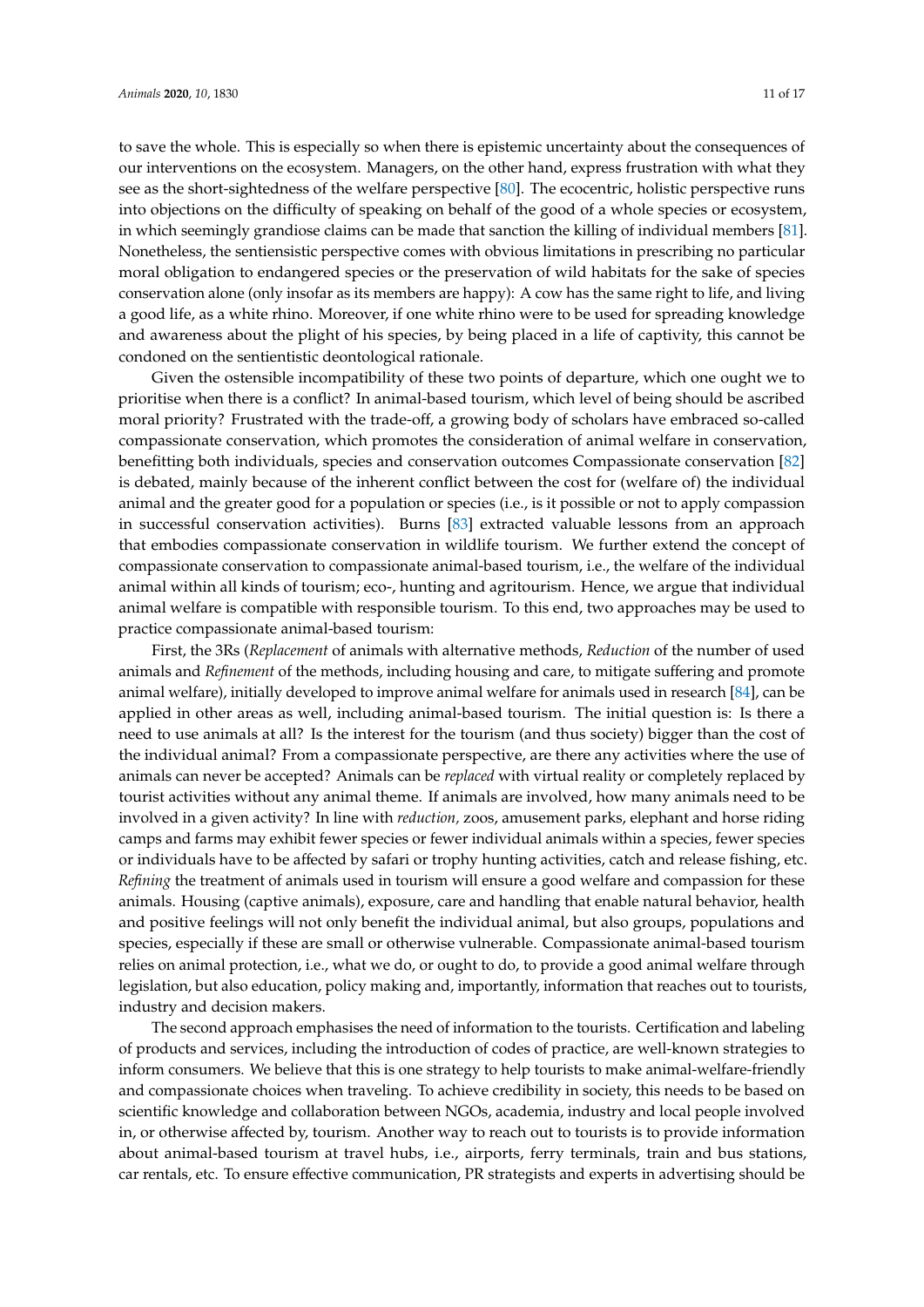involved. The benefits for animals, humans and the environment from a responsible tourism need to be communicated. The final Table [4](#page-11-0) summarises next steps for a compassionate-based animal tourism.

<span id="page-11-0"></span>**Table 4.** Summary of workshop conclusions on legislation and policy, guidelines to tourists and calls for further research on compassionate animal-based tourism.

| Legislation and<br>Policy:            | Develop, review and ensure implementation of animal welfare legislation and "best<br>practice" guidelines (based on research on animal health, physiology, behavior,<br>emotions and natural living) among travel retailers, tour operators and animal users.<br>Ban non-acceptable animal activities in tourism.<br>Develop, review and implement legislation and guidelines about information,<br>certification, labeling and introduction of codes of conduct. |
|---------------------------------------|-------------------------------------------------------------------------------------------------------------------------------------------------------------------------------------------------------------------------------------------------------------------------------------------------------------------------------------------------------------------------------------------------------------------------------------------------------------------|
| Guidelines to<br>Tourists:            | Be a responsible tourist—inform yourself, contact travel retailers and tour operators,<br>demand animal-friendly and ethically justifiable approaches (compassion—do no<br>harm) to animals in tourism.<br>Push for certification, labeling and information before and during traveling.<br>Require tour operators to include a 3R approach, replacing, reducing and refining<br>animal use.                                                                      |
| <b>Calls for Further</b><br>Research: | Attitudes and compliance of certification, labeling of and information about<br>animal-based tourism-potential differences between activities, species and<br>demography.<br>Health, physiology, behavior, emotions and natural living with regard to different<br>species and if and how they are suitable in animal-based tourism.<br>Knowledge, attitudes, identification and implementation of compassion and the 3Rs<br>in animal-based industry.            |

# **2. Conclusions**

We began by highlighting current debates in the field of animal-based tourism as this industry is gaining in popularity and scope. Animal welfare challenges were identified and traced to cognitive dissonance among tourists and to structural barriers of the industry. We noted that animals become laborers in a global capitalist economy when they are conscripted into the service of the tourism industry. The form of labor that they provide varies. In the above sections, animals featured in various roles, including:

- A kind of spiritual commodity [\[73\]](#page-15-18), including serving as totem animals;
- A mode of transportation, such as donkey treks or dog-sledding in the Arctic;
- A laborer in the background to a more center-stage tourism activity [\[32\]](#page-14-2), such as how research has found that having wolves in an area where hunting tourists hunt herbivores adds to the overall experience [\[45\]](#page-14-15), or goats in the background to a farmers' market;
- A culinary delight [\[30\]](#page-14-0), such as alligator meat in Louisiana [\[5\]](#page-12-4);
- A front-stage performer, such as animals doing tricks in circuses [\[27\]](#page-13-21);
- A marker of place, such as the kangaroo or koala for Australia [\[11\]](#page-13-5);
- A "facilitator" of leisure [\[13\]](#page-13-7), such as an animal trained to serve drinks;
- The face of a souvenir or toy  $[5,43]$  $[5,43]$ ;
- The ultimate sacrifice as a game animal to be hunted as part of the Big Five.

Our symposium, devoted to identifying the main challenges for this industry from an ethical and welfare perspective, generated four overlapping themes worthy of further exploration: macro processes as drivers to animal-based tourism, cultural relativism as a potential challenge to implementing universal animal welfare standards, the role of technology in enhancing, promoting or even replacing animal-based tourism, and the potential for a compassionate animal-based tourism that could reconcile animals' well-being with tourists' interest. These are themes that point, above all, to a complex and changing landscape for animal-based leisure, with an uncertain future. A shift in public perception toward either greater reverence for animal welfare and condemnation of unethical practices, or increased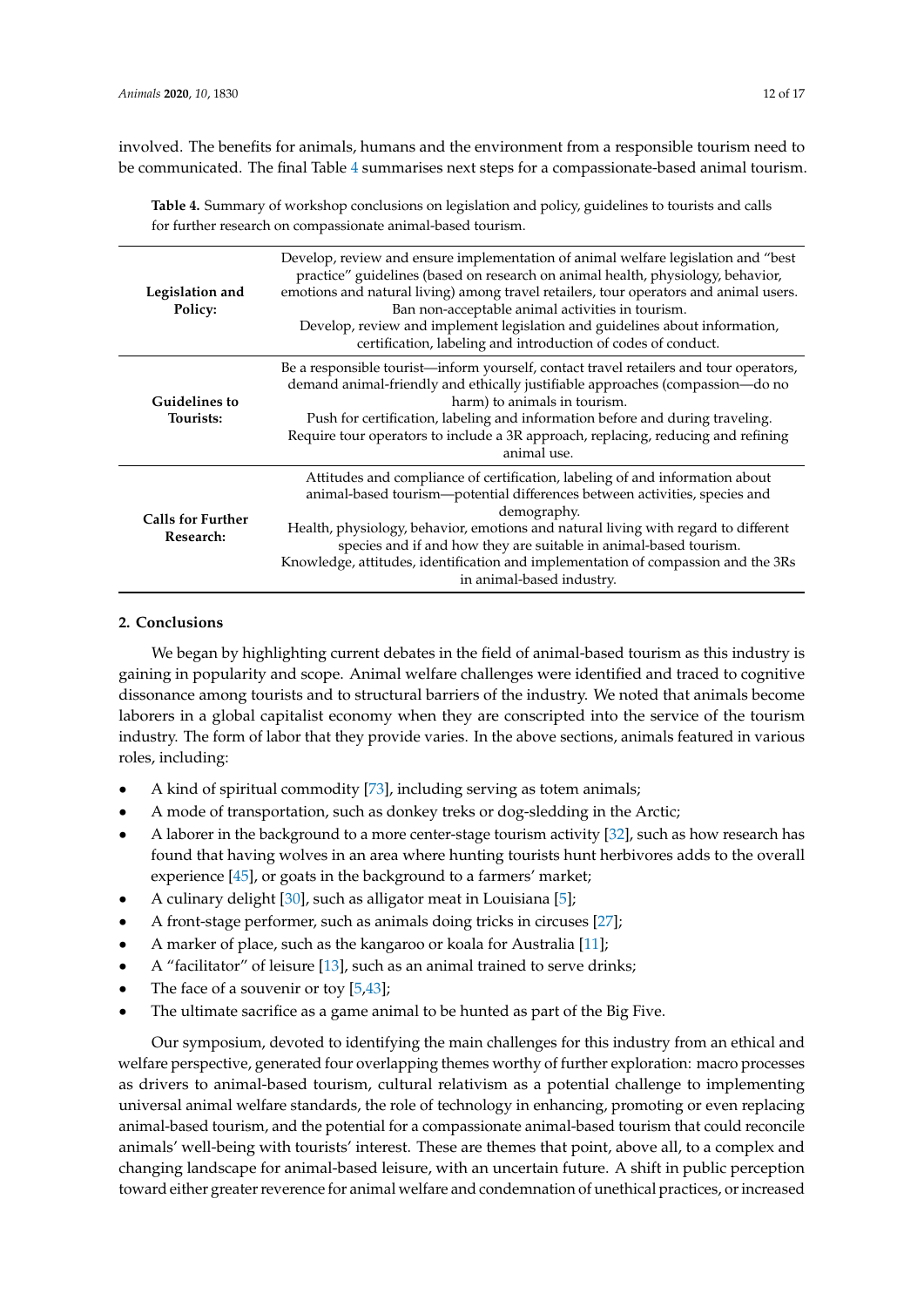concern toward host destinations and locals needing to make a living in an uncertain future, will make or break some animal-based tourisms. Likewise, based on present trends and values, we suggested that global travel patterns and pandemics will significantly impact the future of certain tourism activities.

In addition to the above cross-cutting themes, we noted also tension between needing to balance the educational and entertainment functions of animal-based tourism, respectively. "Edutainment" seeks to provide both, but there are inherent challenges to finding an ethical, workable and profitable balance. In this regard, technology may aid in bringing us closer into animal lives and facts without becoming unduly obtrusive. This is in line with the 3Rs (*Replacement*, *Reduction* and *Refinement*). However, we also noted some risks related to technology with regard to tourists' experience and insights. For example, online reproduction of animal-based tourism and its tendency to convey partly selective or false impressions may hence build expectations and contribute to a culture of commodification.

Furthermore, in the suggested next steps for each of these themes or challenges for animal-based tourism, there are two levels to contend with: the structural level and that of individual clients. As evidenced, both literature and policy struggle to determine which of these levels is the most expedient to try to impart changes on. A third and final tension identified by the scholars of our symposium was that of reconciling sentientistic welfare perspectives—valuing the well-being of the individual animal—and ecocentric perspectives. Indeed, this cut across multiple tourism sectors. There is as of yet no consensus on whether it is morally right to "sacrifice" animal lives to benefit their wild species kin. Ultimately, this raises a larger discussion on the value of the wild, the loss of value of ex situ confined animals in zoos or parks.

In the end, the future of animal-based tourism may be somewhat uncertain. One might anticipate that its growing popularity may paradoxically undermine its success, as it is often predicated on selling the rare and exotic. Hence, if these products become too commonplace, animal engagement may lose part of its appeal in the future. Nevertheless, as citizens, we have a moral obligation to travel with responsibility and use compassion for animals involved in tourism.

**Author Contributions:** Conceptualisation, E.v.E. and J.L.; methodology: E.v.E. and J.L.; analysis, E.v.E., J.L. and C.B.; writing—original draft preparation, E.v.E.; writing: review and editing, E.v.E., J.L. and C.B.; project administration, E.v.E. and J.L.; funding acquisition, E.v.E. and J.L. All authors have read and agreed to the published version of the manuscript.

**Funding:** The symposium was funded by the Swedish University of Agricultural Sciences' (SLU) collaborative interdisciplinary platform: *Future Animals, Nature and Health*, following a competitive grant application submitted by two of the authors in spring 2019. It received additional supporting funding from the Swedish Centre for Animal Welfare (SCAW) and the division of Environmental Communication at SLU.

**Acknowledgments:** We want to sincerely thank all the participants of our symposium for contributing their insights and experiences on animal-based tourism during the two-day event. We also wish to thank some key helpers without whom the event could scarcely have proceeded: Jennie Persson assisted during the planning and execution of the event. Adélaïde Fouache kindly took notes for us during the proceedings, providing the basis for this report. Lara Tickle supplied the catchy title back in June. Finally, Anna Martin headed up the graphic design for the symposium poster, which we retained as our aesthetic template.

**Conflicts of Interest:** There is no conflict of interest to report.

# **References**

- <span id="page-12-1"></span><span id="page-12-0"></span>1. Bulbeck, C. *Facing the Wild: Ecotourism, Conservation, and Animal Encounters*; Earthscan: London, UK, 2005.
- 2. Desmond, J. *Staging Tourism: Bodies on Display from Waikiki to Sea World*; University of Chicago Press: Chicago, IL, USA, 1999.
- <span id="page-12-2"></span>3. Cohen, E. Tiger Tourism: From Shooting to Petting. *Tour. Recreat. Res.* **2012**, *37*, 193–204. [\[CrossRef\]](http://dx.doi.org/10.1080/02508281.2012.11081708)
- <span id="page-12-3"></span>4. Carr, N. An analysis of zoo visitors' favourite and least favourite animals. *Tour. Manag. Perspect.* **2016**, *20*, 70–76. [\[CrossRef\]](http://dx.doi.org/10.1016/j.tmp.2016.07.006)
- <span id="page-12-4"></span>5. Keul, A. Consuming the King of the Swamp: Materiality and Morality in South Louisiana Alligator Tourism. In *Tourism Experiences and Animal Consumption: Contested Values, Morality and Ethics*; Kline, C., Ed.; Routledge: London, UK, 2018; pp. 179–192.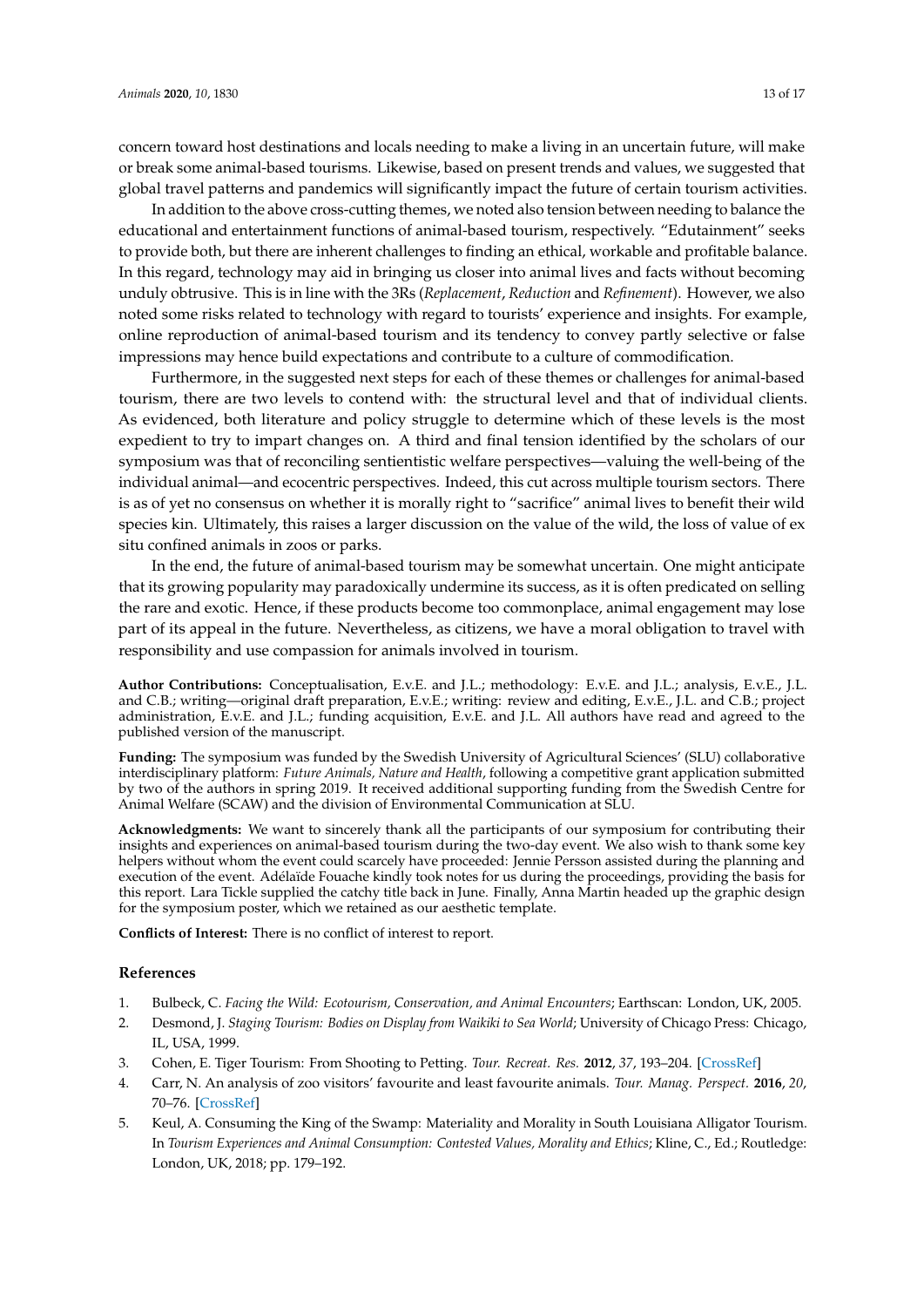- <span id="page-13-0"></span>6. Franklin, A. Neo-Darwinian Leisures, the Body and Nature: Hunting and Angling in Modernity. *Body Soc.* **2001**, *7*, 57–76. [\[CrossRef\]](http://dx.doi.org/10.1177/1357034X01007004004)
- <span id="page-13-1"></span>7. Sayre, R.; Henderson, K. The Cow Goes Moo: Farm Animal and Tourist Interactions on Long Island's North Fork. In *Animals, Food and Tourism*; Kline, C., Ed.; Routledge: Oxford, UK, 2018; pp. 82–95.
- <span id="page-13-2"></span>8. Coghlan, A.; Buckley, R. Nature-Based Tourism. In *The Routledge Handbook of Tourism and the Environment*; Holden, A., Fennell, D.A., Eds.; Routledge: London, UK, 2012; pp. 334–344.
- <span id="page-13-3"></span>9. Franklin, A. *Animals & Modern Cultures—A Sociology of Human-Animal Relations in Modernity*; SAGE: Newbury Park, CA, USA, 1999.
- <span id="page-13-4"></span>10. Barua, M. Volatile Ecologies: Towards a Material Politics of Human—Animal Relations. *Environ. Plan A Econ. Space* **2014**, *46*, 1462–1478. [\[CrossRef\]](http://dx.doi.org/10.1068/a46138)
- <span id="page-13-5"></span>11. Danby, P.; Dashper, K.; Finkel, R. Multispecies leisure: Human-animal interactions in leisure landscapes. *Leis. Stud.* **2019**, *38*, 291–302. [\[CrossRef\]](http://dx.doi.org/10.1080/02614367.2019.1628802)
- <span id="page-13-6"></span>12. Carr, N. Animals in the tourism and leisure experience. *Curr. Issues Tour.* **2009**, *12*, 409–411. [\[CrossRef\]](http://dx.doi.org/10.1080/13683500903132575)
- <span id="page-13-7"></span>13. Fennell, D.A. Exploring the boundaries of a new moral order for tourism's global code of ethics: An opinion piece on the position of animals in the tourism industry. *J. Sustain. Tour.* **2014**, *22*, 983–996. [\[CrossRef\]](http://dx.doi.org/10.1080/09669582.2014.918137)
- <span id="page-13-8"></span>14. Hribal, J. *Fear of the Animal Planet: The Hidden History of Animal Resistance*; AK Press: Martonvásár, Hungary, 2011.
- <span id="page-13-9"></span>15. Allen, M.; von Essen, E. Animal Resistors: On the Right of Resistance and Human Duties of Non-Return and Abolition. *Crit. Anim. Stud.* **2018**, *15*, 3–28.
- <span id="page-13-11"></span><span id="page-13-10"></span>16. Fennell, D. Tourism and Animal Welfare. *Tour. Recreat. Res.* **2015**, *38*, 325–340. [\[CrossRef\]](http://dx.doi.org/10.1080/02508281.2013.11081757)
- 17. Shani, A.; Pizam, A. Towards an ethical framework for animal-based attractions. *Int. J. Contemp. Hosp. Manag.* **2008**, *20*, 679–693. [\[CrossRef\]](http://dx.doi.org/10.1108/09596110810892236)
- <span id="page-13-12"></span>18. Winders, D.J. Captive Wildlife at a Crossroads—Sanctuaries, Accreditation, and Humane-Washing. *Anim. Stud. J.* **2017**, *6*, 161–178.
- <span id="page-13-13"></span>19. Schmidt-Burbach, J.; Ronfot, D.; Srisangiam, R. Asian Elephant (*Elephas maximus*), Pig-Tailed Macaque (*Macaca nemestrina*) and Tiger (*Panthera tigris*) Populations at Tourism Venues in Thailand and Aspects of Their Welfare. *PLoS ONE* **2015**, *10*, e0139092. [\[CrossRef\]](http://dx.doi.org/10.1371/journal.pone.0139092) [\[PubMed\]](http://www.ncbi.nlm.nih.gov/pubmed/26407173)
- <span id="page-13-14"></span>20. Moorhouse, T.P.; Dahlsjö, C.A.L.; Baker, S.E.; D'Cruze, N.C.; Macdonald, D.W. The Customer Isn't Always Right—Conservation and Animal Welfare Implications of the Increasing Demand for Wildlife Tourism. *PLoS ONE* **2015**, *10*, e0138939. [\[CrossRef\]](http://dx.doi.org/10.1371/journal.pone.0138939) [\[PubMed\]](http://www.ncbi.nlm.nih.gov/pubmed/26489092)
- <span id="page-13-15"></span>21. García-Rosell, J.; Koljonen, S.; Kähkönen, O.; Maijala, V.; Majuri, K.; Ojuva, J.; Raasakka, E.; Äijälä, M. Animal Welfare in Tourism Services: Examples and Practical Tips for the Well-being of Animals Used for Tourism in Lapland. In *Lapin Ammattikorkeakoulu*; Ojuva, K., Ed.; UAS: Rovaniemi, Finland, 2018.
- <span id="page-13-16"></span>22. Shani, A. *Tourists' Attitudes Toward the Use of Animals in Tourist Attractions: An Empirical Investigation*; University of Central Florida: Orlando, FL, USA, 2009.
- <span id="page-13-17"></span>23. Hitchens, P.; Hultgren, J.; Frössling, J.; Emanuelson, U.; Keeling, L. Circus and zoo animal welfare in Sweden: An epidemiological analysis of data from regulatory inspections by the official competent authorities. *Anim. Welf.* **2017**, *26*, 373–382. [\[CrossRef\]](http://dx.doi.org/10.7120/09627286.26.4.373)
- <span id="page-13-18"></span>24. Donaldson, S.; Kymlicka, W. Farmed Animal Sanctuaries: The Heart of the Movement? *Politics Anim.* **2015**, *1*, 50–74.
- <span id="page-13-19"></span>25. Jacobson, S.; Lopez, A.F. Biological impacts of ecotourism—Tourists and nesting turtles in Tortuguero National Park, Costa Rica. *Wildl. Soc. Bull.* **1994**, *22*, 414–419.
- <span id="page-13-20"></span>26. Meissner, A.M.; Christiansen, F.; Martinez, E.; Pawley, M.D.M.; Orams, M.B.; Stockin, K.A. Behavioural Effects of Tourism on Oceanic Common Dolphins, *Delphinus* sp., in New Zealand: The Effects of Markov Analysis Variations and Current Tour Operator Compliance with Regulations. *PLoS ONE* **2015**, *10*, e0116962. [\[CrossRef\]](http://dx.doi.org/10.1371/journal.pone.0116962)
- <span id="page-13-21"></span>27. Markwell, K. Birds, Beasts and Tourists: Human-Animal Relationships in Tourism. In *Animals and Tourism: Understanding Diverse Relationships*; Markwell, K., Ed.; Channel View Publications: Bristol, UK, 2015; pp. 1–26.
- <span id="page-13-22"></span>28. Tenbrunsel, A.E.; Messick, D.M. Ethical Fading: The Role of Self-Deception in Unethical Behavior. *Soc. Justice Res.* **2004**, *17*, 223–236. [\[CrossRef\]](http://dx.doi.org/10.1023/B:SORE.0000027411.35832.53)
- <span id="page-13-23"></span>29. Juvan, E.; Dolnicar, S. The attitude—Behavior gap in sustainable tourism. *Ann. Tour. Res.* **2014**, *48*, 76–95. [\[CrossRef\]](http://dx.doi.org/10.1016/j.annals.2014.05.012)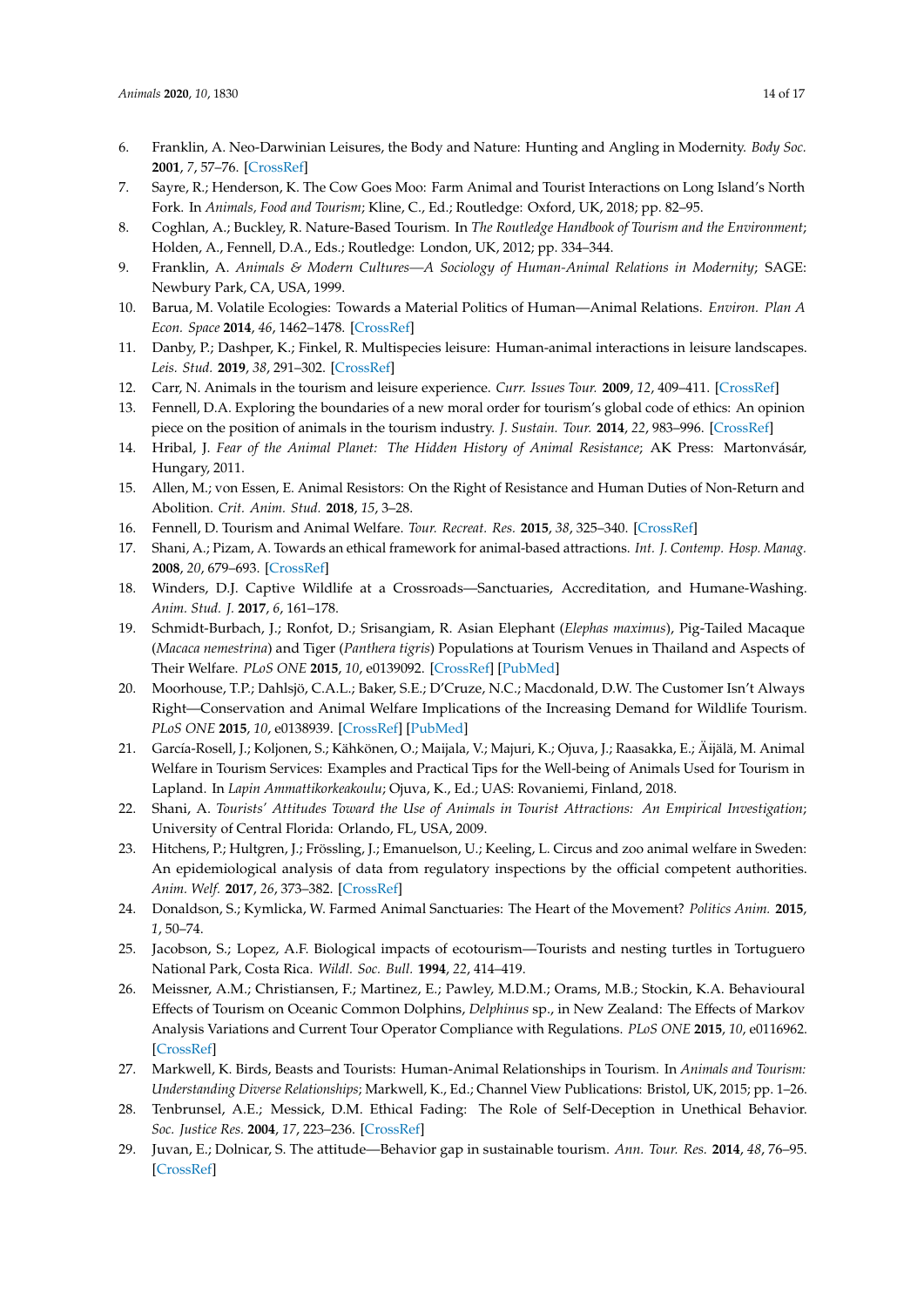- <span id="page-14-0"></span>30. Kline, C. Abstracting Animals through Tourism. In *Tourism Experiences and Animal Consumption: Contested Values, Morality and Ethics*; Kline, C., Ed.; Routledge: London, UK, 2018; pp. 209–217.
- <span id="page-14-1"></span>31. Moorhouse, T.; D'Cruze, N.C.; Macdonald, D.W. Unethical use of wildlife in tourism: What's the problem, who is responsible, and what can be done? *J. Sustain. Tour.* **2017**, *25*, 505–516. [\[CrossRef\]](http://dx.doi.org/10.1080/09669582.2016.1223087)
- <span id="page-14-2"></span>32. Lovelock, B.; Lovelock, K.M. *The Ethics of Tourism: Critical and Applied Perspectives*; Routledge: London, UK, 2013.
- <span id="page-14-3"></span>33. Cohen, E. Animal Ethics, Dietary Regimes and the Consumption of Animals in Tourism. In *Tourism Experiences and Animal Consumption: Contested Values, Morality and Ethics*; Kline, C., Ed.; Routledge: London, UK, 2018; pp. 1–27.
- <span id="page-14-4"></span>34. Shackley, M. *Wildlife Tourism*; International Thompson Business Press: London, UK, 1996.
- <span id="page-14-5"></span>35. Todd, C.S. The Importance of the Aesthetic. In *The Routledge Handbook of Tourism and the Environment*; Holden, A., Fennell, D.A., Eds.; Routledge: London, UK, 2012; pp. 65–74.
- <span id="page-14-6"></span>36. Goldfarb, B. Lockdowns Could Be the 'Biggest Conservation Action' in a Century. Available online: https://[www.theatlantic.com](https://www.theatlantic.com/science/archive/2020/07/pandemic-roadkill/613852/?fbclid=IwAR0Y4BJJmKLEF1lFpjWahn5EXWZ39AO86PXMHLEYwyXpfkL8LOh4yJ-fdaI%22%20$\delimiter "026E30F $t%20%22_blank%22)/science/archive/2020/07/pandemic-roadkill/613852/?fbclid=IwAR0Y4BJJmK [LEF1lFpjWahn5EXWZ39AO86PXMHLEYwyXpfkL8LOh4yJ-fdaI%22%20\\$](https://www.theatlantic.com/science/archive/2020/07/pandemic-roadkill/613852/?fbclid=IwAR0Y4BJJmKLEF1lFpjWahn5EXWZ39AO86PXMHLEYwyXpfkL8LOh4yJ-fdaI%22%20$\delimiter "026E30F $t%20%22_blank%22)\delimiter"026E30F\$t%20%22\_ [blank%22](https://www.theatlantic.com/science/archive/2020/07/pandemic-roadkill/613852/?fbclid=IwAR0Y4BJJmKLEF1lFpjWahn5EXWZ39AO86PXMHLEYwyXpfkL8LOh4yJ-fdaI%22%20$\delimiter "026E30F $t%20%22_blank%22) (accessed on 29 July 2020).
- <span id="page-14-7"></span>37. Paxton, M. The Coronavirus Threat to Wildlife Tourism and Conservation. Available online: https://www.undp.org/content/undp/en/home/blog/2020/[the-coronavirus-threat-to-wildlife-tourism-and](https://www.undp.org/content/undp/en/home/blog/2020/the-coronavirus-threat-to-wildlife-tourism-and-conservation.html) [-conservation.html](https://www.undp.org/content/undp/en/home/blog/2020/the-coronavirus-threat-to-wildlife-tourism-and-conservation.html) (accessed on 16 September 2020).
- <span id="page-14-8"></span>38. Anthopoulou, T.; Melissourgos, Y. Agri-Tourism: In between Rural Change, Tourism Restructuring and Environmental Imperatives. In *The Routledge Handbook of Tourism and the Environment*; Holden, A., Fennell, D.A., Eds.; Routledge: London, UK, 2012; pp. 359–370.
- <span id="page-14-9"></span>39. Braun, B.P. A New Urban Dispositif? Governing Life in an Age of Climate Change. *Environ. Plan. D Soc. Space* **2014**, *32*, 49–64. [\[CrossRef\]](http://dx.doi.org/10.1068/d4313)
- <span id="page-14-10"></span>40. Hill, N.J.; Carbery, K.A.; Deane, E.M. Human–Possum Conflict in Urban Sydney, Australia: Public Perceptions and Implications for Species Management. *Hum. Dimensions Wildl.* **2007**, *12*, 101–113. [\[CrossRef\]](http://dx.doi.org/10.1080/10871200701195928)
- <span id="page-14-11"></span>41. Gibbs, L.M. Animal geographies I: Hearing the cry and extending beyond. *Prog. Hum. Geogr.* **2019**, *44*, 769–777. [\[CrossRef\]](http://dx.doi.org/10.1177/0309132519863483)
- <span id="page-14-12"></span>42. Hinchliffe, S.; Allen, J.; Lavau, S.; Bingham, N.; Carter, S. Biosecurity and the topologies of infected life: From borderlines to borderlands. *Trans. Inst. Br. Geogr.* **2013**, *38*, 531–543. [\[CrossRef\]](http://dx.doi.org/10.1111/j.1475-5661.2012.00538.x)
- <span id="page-14-13"></span>43. Bertella, G. An eco-feminist perspective on the co-existence of different views of seals in leisure activities. *Ann. Leis. Res.* **2018**, *21*, 284–301. [\[CrossRef\]](http://dx.doi.org/10.1080/11745398.2017.1415152)
- <span id="page-14-14"></span>44. Chick, G.E. Leisure, Labor, and the Complexity of Culture: An Anthropological Perspective. *J. Leis. Res.* **1986**, *18*, 154–168. [\[CrossRef\]](http://dx.doi.org/10.1080/00222216.1986.11969654)
- <span id="page-14-15"></span>45. Simon, A. The competitive consumption and fetishism of wildlife trophies. *J. Consum. Cult.* **2019**, *19*, 151–168. [\[CrossRef\]](http://dx.doi.org/10.1177/1469540517690571)
- <span id="page-14-16"></span>46. Mkono, M. The reflexive tourist. *Ann. Tour. Res.* **2016**, *57*, 206–219. [\[CrossRef\]](http://dx.doi.org/10.1016/j.annals.2016.01.004)
- <span id="page-14-17"></span>47. Cooper, S.M.; Scott, H.M.; Garza, G.R.d.l.; Deck, A.L.; Cathey, J.C. Distribution and interspecies contact of feral swine and cattle on rangeland in south Texas: Implications for disease transmission. *J. Wildl. Dis.* **2010**, *46*, 152–164. [\[CrossRef\]](http://dx.doi.org/10.7589/0090-3558-46.1.152)
- <span id="page-14-18"></span>48. Tribe, J.; Mkono, M. Not such smart tourism? The concept of e-lienation. *Ann. Tour. Res.* **2017**, *66*, 105–115. [\[CrossRef\]](http://dx.doi.org/10.1016/j.annals.2017.07.001)
- <span id="page-14-19"></span>49. Mkono, M. Neo-colonialism and greed: Africans' views on trophy hunting in social media. *J. Sustain. Tour.* **2019**, *27*, 689–704. [\[CrossRef\]](http://dx.doi.org/10.1080/09669582.2019.1604719)
- <span id="page-14-20"></span>50. Franklin, A. *Tourism: An Introduction*; Sage: London, UK, 2003.
- <span id="page-14-21"></span>51. Weibel-Orlando, J. A Room of (His) Own: Italian and Italian-American Male-Bonding Spaces and Homosociality. *J. Men's Stud.* **2009**, *16*, 159–176. [\[CrossRef\]](http://dx.doi.org/10.3149/jms.1602.159)
- <span id="page-14-22"></span>52. Oh, M.; Jackson, J. Animal Rights vs. Cultural Rights: Exploring the Dog Meat Debate in South Korea from a World Polity Perspective. *J. Intercult. Stud.* **2011**, *32*, 31–56. [\[CrossRef\]](http://dx.doi.org/10.1080/07256868.2010.491272)
- <span id="page-14-23"></span>53. Kim, C.J. Multiculturalism Goes Imperial: Immigrants, Animals, and the Suppression of Moral Dialogue. *Bois Rev. Soc. Sci. Res. Race* **2008**, *4*, 233–249. [\[CrossRef\]](http://dx.doi.org/10.1017/S1742058X07070129)
- <span id="page-14-24"></span>54. Rollin, B.E. Cultural variation, animal welfare and telos. *Anim. Welf.* **2007**, *16*, 129–133.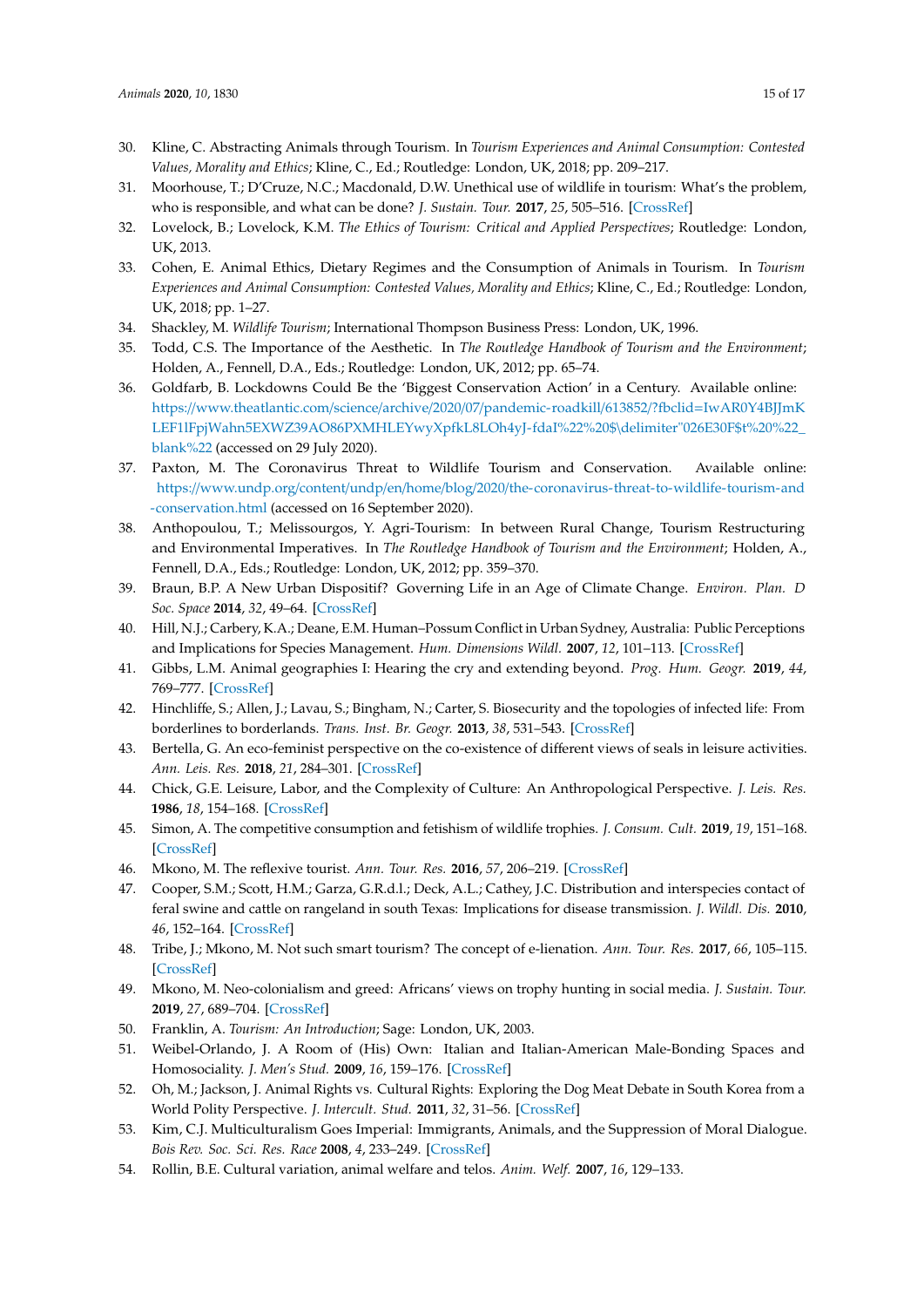- <span id="page-15-0"></span>55. Lu, J.; Bayne, K.; Wang, J. Current status of animal welfare and animal rights in China. *Altern. Lab. Anim.* **2013**, *41*, 351–357. [\[CrossRef\]](http://dx.doi.org/10.1177/026119291304100505) [\[PubMed\]](http://www.ncbi.nlm.nih.gov/pubmed/24329743)
- <span id="page-15-1"></span>56. Tully, P.A.G.; Carr, N. The Oppression of Donkeys in Seaside Tourism. *Int. J. Sociol. Leis.* **2020**, *3*, 53–70. [\[CrossRef\]](http://dx.doi.org/10.1007/s41978-019-00047-x)
- <span id="page-15-2"></span>57. Lundmark, F.; Berg, C.; Röcklinsberg, H. Private Animal Welfare Standards—Opportunities and Risks. *Animals* **2018**, *8*, 4. [\[CrossRef\]](http://dx.doi.org/10.3390/ani8010004)
- <span id="page-15-3"></span>58. Hultsman, J. Just tourism: An ethical framework. *Ann. Tour. Res.* **1995**, *22*, 553–567. [\[CrossRef\]](http://dx.doi.org/10.1016/0160-7383(95)00011-T)
- <span id="page-15-4"></span>59. Pinillos, R.G.; Appleby, M.C.; Manteca, X.; Scott-Park, F.; Smith, C.; Velarde, A. One Welfare—A platform for improving human and animal welfare. *Vet. Rec.* **2016**, *179*, 412–413. [\[CrossRef\]](http://dx.doi.org/10.1136/vr.i5470)
- <span id="page-15-5"></span>60. Keeling, L.; Tunón, H.; Olmos Antillón, G.; Berg, C.; Jones, M.; Stuardo, L.; Swanson, J.; Wallenbeck, A.; Winckler, C.; Blokhuis, H. Animal Welfare and the United Nations Sustainable Development Goals. *Front Vet. Sci.* **2019**, *6*, 336. [\[CrossRef\]](http://dx.doi.org/10.3389/fvets.2019.00336) [\[PubMed\]](http://www.ncbi.nlm.nih.gov/pubmed/31649940)
- <span id="page-15-6"></span>61. Beech, P. What We've Got Wrong About China's 'Wet Markets' and Their Link to COVID-19. Available online: https://www.weforum.org/agenda/2020/04/[china-wet-markets-covid19-coronavirus-explained](https://www.weforum.org/agenda/2020/04/china-wet-markets-covid19-coronavirus-explained/?fbclid=IwAR3P1m1xg-6I4aL_s72lSmaAK_WcZYrNksNGnqyy-YrlreAE-tenn2l6jIk)/?fbcl id=[IwAR3P1m1xg-6I4aL\\_s72lSmaAK\\_WcZYrNksNGnqyy-YrlreAE-tenn2l6jIk](https://www.weforum.org/agenda/2020/04/china-wet-markets-covid19-coronavirus-explained/?fbclid=IwAR3P1m1xg-6I4aL_s72lSmaAK_WcZYrNksNGnqyy-YrlreAE-tenn2l6jIk) (accessed on 16 September 2020).
- <span id="page-15-7"></span>62. Arts, K.; van der Wal, R.; Adams, W.M. Digital technology and the conservation of nature. *Ambio* **2015**, *44*, 661–673. [\[CrossRef\]](http://dx.doi.org/10.1007/s13280-015-0705-1) [\[PubMed\]](http://www.ncbi.nlm.nih.gov/pubmed/26508352)
- <span id="page-15-8"></span>63. Giménez-Anaya, A.; Bueno, C.G.; Fernández-Llario, P.; Fonseca, C.; García-González, R.; Herrero, J.; Nores, C.; Rosell, C. What Do We Know About Wild Boar in Iberia? In *Problematic Wildlife II: New Conservation and Management Challenges in the Human-Wildlife Interactions*; Angelici, F.M., Rossi, L., Eds.; Springer International Publishing: Cham, Germany, 2020.
- <span id="page-15-9"></span>64. Pearce, P.L. Are Tourists Interesting? In *Tourist Behaviour*; Pearce, P.L., Ed.; Routledge: London, UK, 2019; pp. 1–19.
- <span id="page-15-10"></span>65. Brown, K.; Dilley, R. Ways of knowing for 'response-ability' in more-than-human encounters: The role of anticipatory knowledges in outdoor access with dogs. *Area* **2012**, *44*, 37–45. [\[CrossRef\]](http://dx.doi.org/10.1111/j.1475-4762.2011.01059.x)
- <span id="page-15-11"></span>66. Scarles, C. Becoming Tourist: Renegotiating the Visual in the Tourist Experience. *Environ. Plan D Soc. Space* **2009**, *27*, 465–488. [\[CrossRef\]](http://dx.doi.org/10.1068/d1707)
- <span id="page-15-12"></span>67. Verma, A.; van der Wal, R.; Fischer, A. Microscope and spectacle: On the complexities of using new visual technologies to communicate about wildlife conservation. *Ambio* **2015**, *44*, 648–660. [\[CrossRef\]](http://dx.doi.org/10.1007/s13280-015-0715-z)
- <span id="page-15-13"></span>68. Lovelock, B. Troubled Shooting—The Ethics of Helicopter-Assisted Guided Trophy Hunting by Tourists for Tahr. In *Animals and Tourism: Understanding Diverse Relationships*; Markwell, K., Ed.; Channel View: Bristol, UK, 2015.
- <span id="page-15-14"></span>69. Lanzara, G.F.; Contini, F. *ICT and Innovation in the Public Sector: European Studies in the Making of E-Government*; Palgrave Macmillan: London, UK, 2009.
- <span id="page-15-15"></span>70. Burt, J. *Animals in Film*; Reaktion Books: London, UK, 2002.
- <span id="page-15-16"></span>71. Hansen, A.; Machin, D. Researching Visual Environmental Communication. *Environ. Commun.* **2013**, *7*, 151–168. [\[CrossRef\]](http://dx.doi.org/10.1080/17524032.2013.785441)
- <span id="page-15-17"></span>72. Daly, N. *Exclusive: Instagram Fights Animal Abuse with New Alert System*; National Geographic: Washington, DC, USA, 2017.
- <span id="page-15-18"></span>73. Cloke, P.; Perkins, H.C. Cetacean Performance and Tourism in Kaikoura, New Zealand. *Environ. Plan D Soc. Space* **2005**, *23*, 903–924. [\[CrossRef\]](http://dx.doi.org/10.1068/d57j)
- <span id="page-15-19"></span>74. Vivanco, L.A. Seeing Green: Knowing and Saving the Environment on Film. *Am. Anthropol.* **2002**, *104*, 1195–1204. [\[CrossRef\]](http://dx.doi.org/10.1525/aa.2002.104.4.1195)
- <span id="page-15-20"></span>75. Grazian, D. Where the Wild Things Aren't. *Sociol. Q.* **2012**, *53*, 546–565. [\[CrossRef\]](http://dx.doi.org/10.1111/j.1533-8525.2012.01249.x)
- <span id="page-15-21"></span>76. Gardner, B. *Selling the Serengeti: The Cultural Politics of Safari Tourism*; University of Georgia Press: Athens, GA, USA, 2016.
- <span id="page-15-22"></span>77. Tickle, L.; von Essen, E. The seven sins of hunting tourism. *Ann. Tour. Res.* **2020**, *84*, 102996. [\[CrossRef\]](http://dx.doi.org/10.1016/j.annals.2020.102996)
- <span id="page-15-23"></span>78. Von Essen, E.; Allen, M. Killing with kindness: When hunters want to let you know they care. *Hum. Dimens. Wildl.* **2020**, 1–17. [\[CrossRef\]](http://dx.doi.org/10.1080/10871209.2020.1800145)
- <span id="page-15-24"></span>79. Hosey, G.; Melfi, V.; Ward, S.J. Problematic Animals in the Zoo: The Issue of Charismatic Megafauna. In *Problematic Wildlife II: New Conservation and Management Challenges in the Human-Wildlife Interactions*; Angelici, F.M., Rossi, L., Eds.; Springer International Publishing: Cham, Germany, 2020.